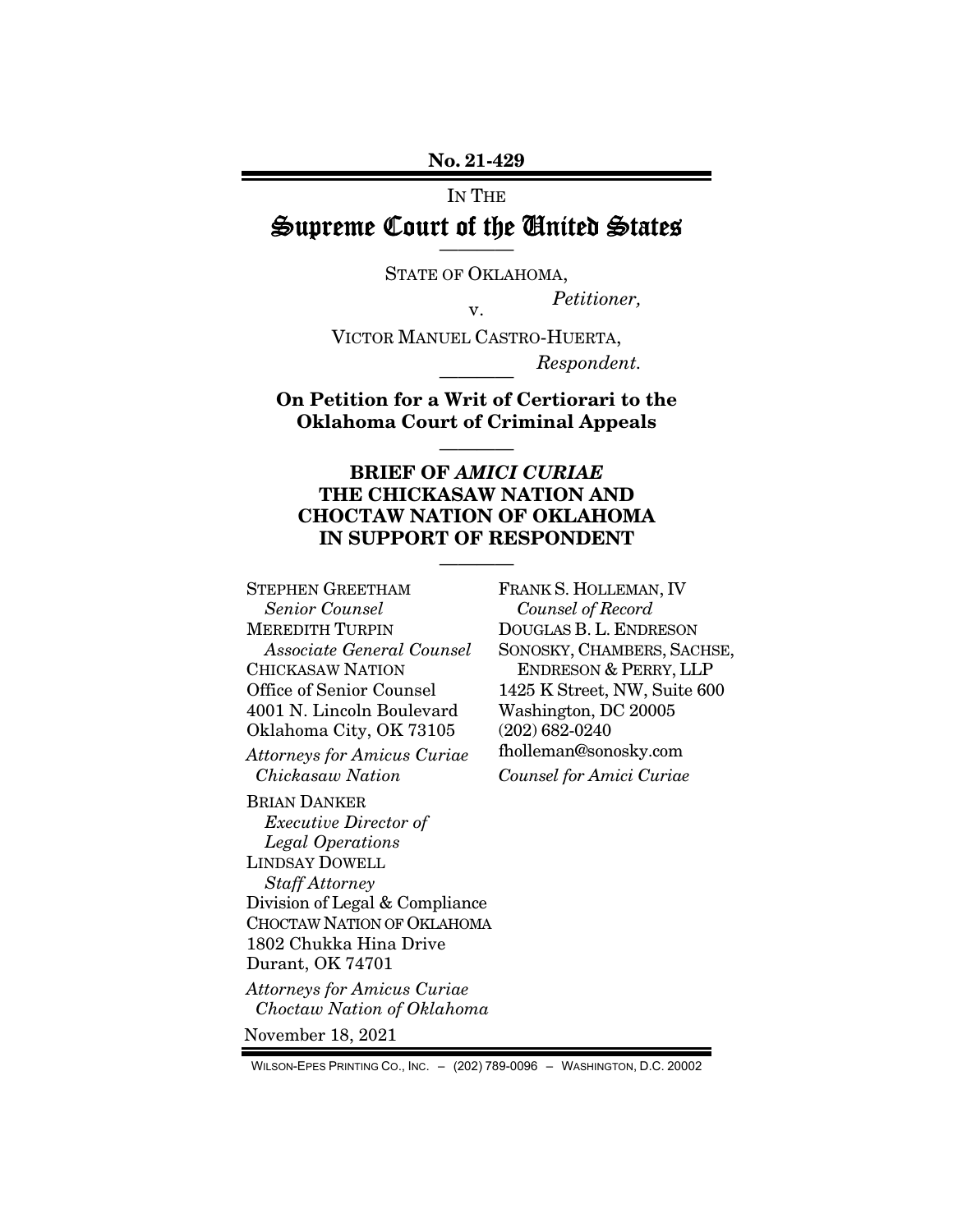### TABLE OF CONTENTS

| ۰, |
|----|
|----|

|                                                                                                                          | 11 |
|--------------------------------------------------------------------------------------------------------------------------|----|
|                                                                                                                          | 1  |
|                                                                                                                          | 3  |
| REASONS FOR DENYING PETITION                                                                                             | 4  |
| I. THE STATE CANNOT USE AN<br>ATTACK ON McGIRT TO CHALLENGE<br>DECISIONS THAT DO NOT DEAL<br>WITH THE CREEK RESERVATION, | 6  |
| II. THE STATE CANNOT USE MOOT<br>CASES TO CHALLENGE McGIRT                                                               | 11 |
| III. THE STATE HAS WAIVED ITS CHAL-<br>LENGES TO McGIRT IN THIS AND ITS                                                  | 17 |
|                                                                                                                          | 21 |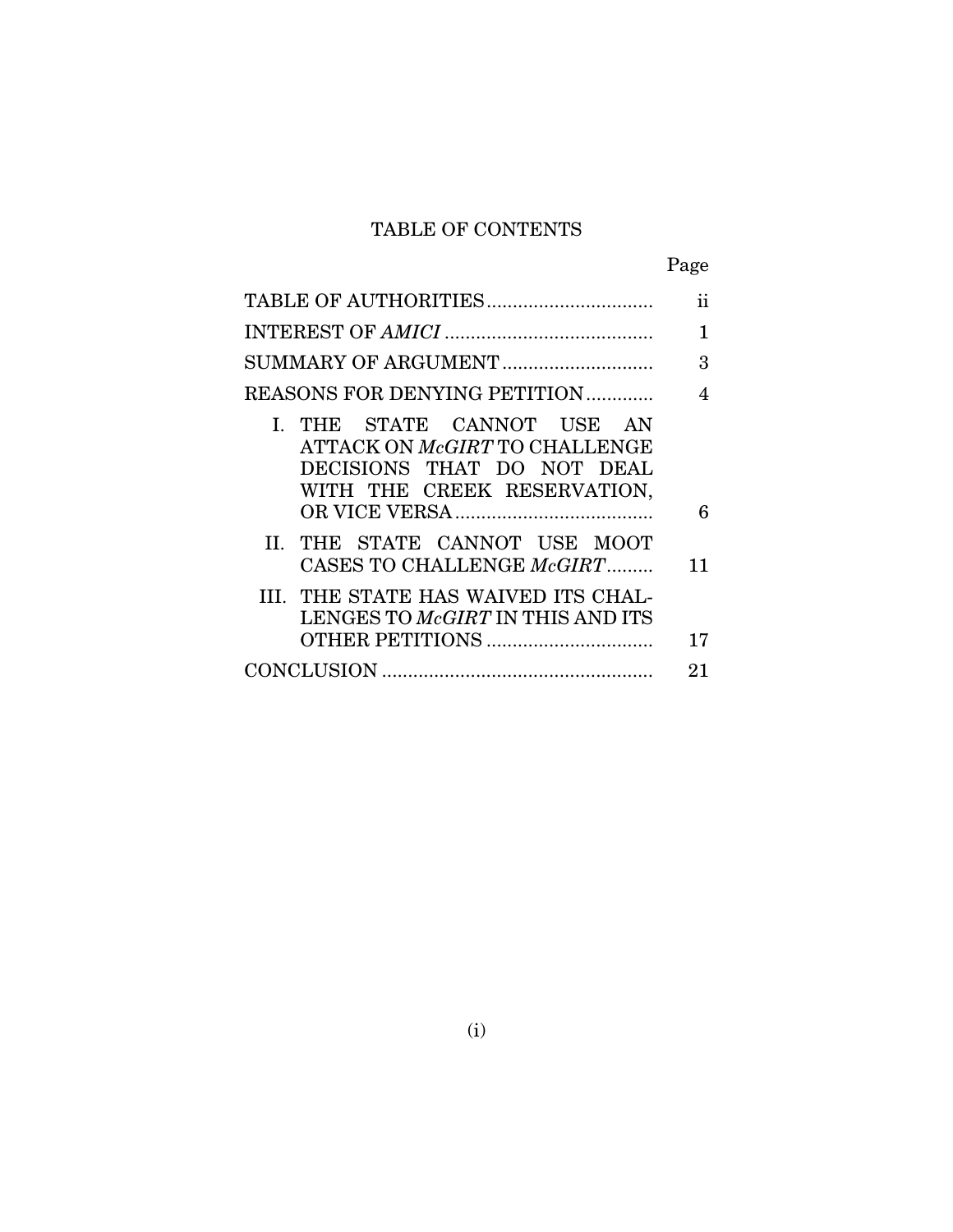### ii TABLE OF AUTHORITIES

| $\rm{CASES}$ |  |  |
|--------------|--|--|
|              |  |  |

 $\text{Page}(s)$ 

| Bench v. State,<br>2018 OK CR 31, 431 P.3d 929                                                                                               | 19 |
|----------------------------------------------------------------------------------------------------------------------------------------------|----|
| Bosse v. State,<br>2021 OK CR 3, 484 P.3d 286, withdrawn<br>on other grounds, 2021 OK CR 23, 495<br>P.3d 669, reservation ruling reaffirmed, |    |
| Bryan v. Itasca County, Minnesota,                                                                                                           | 10 |
| Carris v. John R. Thomas & Assocs., P.C.,                                                                                                    | 19 |
| Chafin v. Chafin,                                                                                                                            | 13 |
| Cherokee Nation v. Perales,<br>No. CRM-21-261 (Cherokee Nation Dist.                                                                         | 15 |
| Cherokee Nation v. Shriver,<br>No. CRM-21-56 (Cherokee Dist. Ct. filed                                                                       | 15 |
| Christian v. Oklahoma,<br>No. 20-8335, 2021 WL 4822686 (U.S. Oct.<br>$18, 2021)$                                                             | 18 |
| Christian Legal Soc'y v. Martinez,                                                                                                           | 20 |
| Cutter v. Wilkinson,                                                                                                                         | 17 |
| FCC v. Fox Television Stations, Inc.,                                                                                                        | 17 |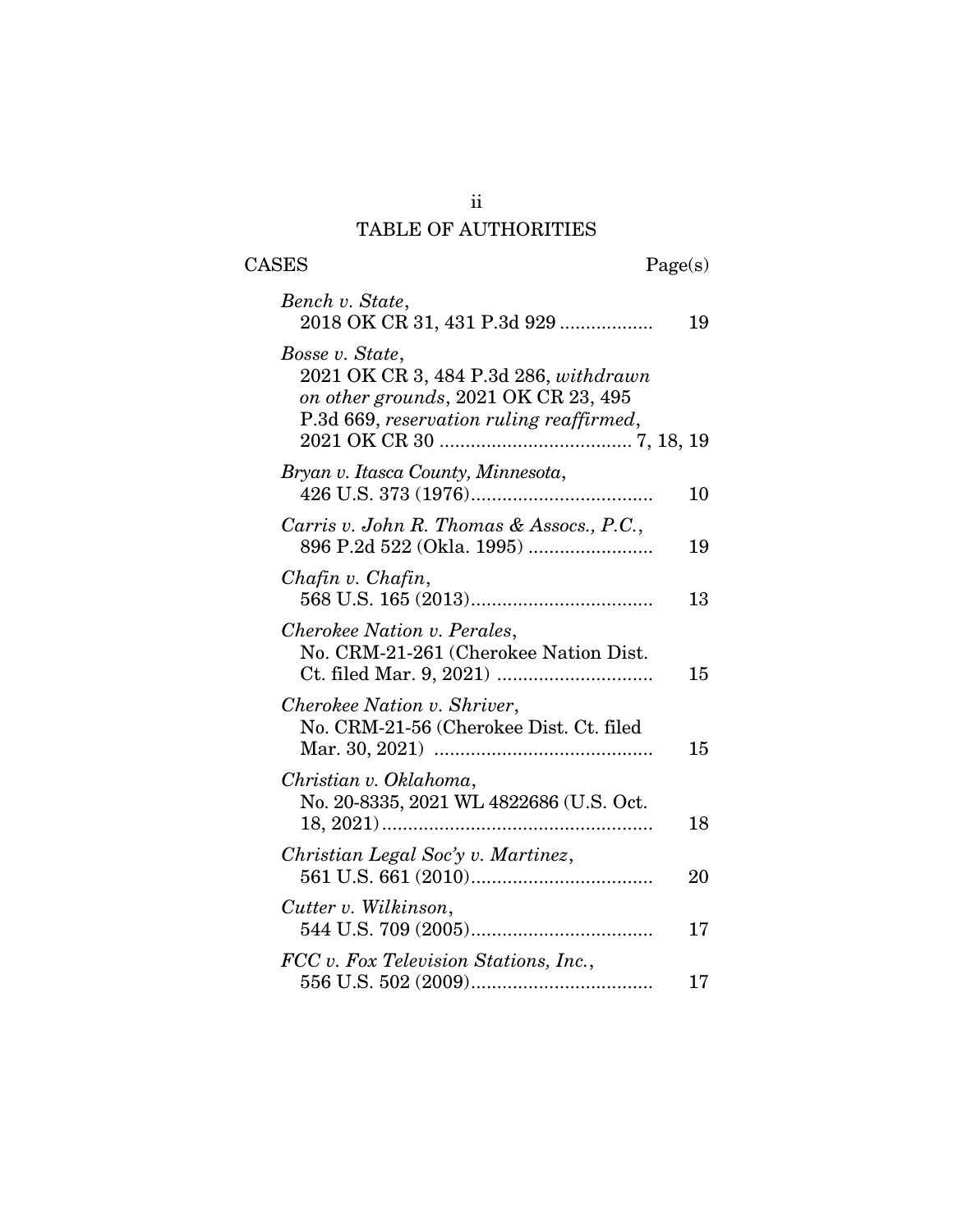### iii TABLE OF AUTHORITIES—Continued

| Granfinanciera, S.A. v. Nordberg,                                             | 11             |
|-------------------------------------------------------------------------------|----------------|
| Grayson v. State,<br>2021 OK CR 8, 485 P.3d 250, as                           | 7-8            |
| Hagen v. Utah,                                                                | 8              |
| Hogner v. State,                                                              |                |
| Kingdomware Techs., Inc. v. United States,                                    | 13             |
| McGirt v. Oklahoma,                                                           |                |
| Merrion v. Jicarilla Apache Tribe,                                            | $\overline{2}$ |
| Minnesota v. Mille Lacs Band of<br>Chippewa Indians,                          | 10             |
| Muscogee (Creek) Nation v. Epperson,<br>No. CF-2021-973 (Muscogee (Creek)     | 15             |
| <i>Muscogee (Creek) Nation v. Starr,</i><br>No. CM-2021-591 (Muscogee (Creek) | 15             |
| Nebraska v. Parker,                                                           | 8              |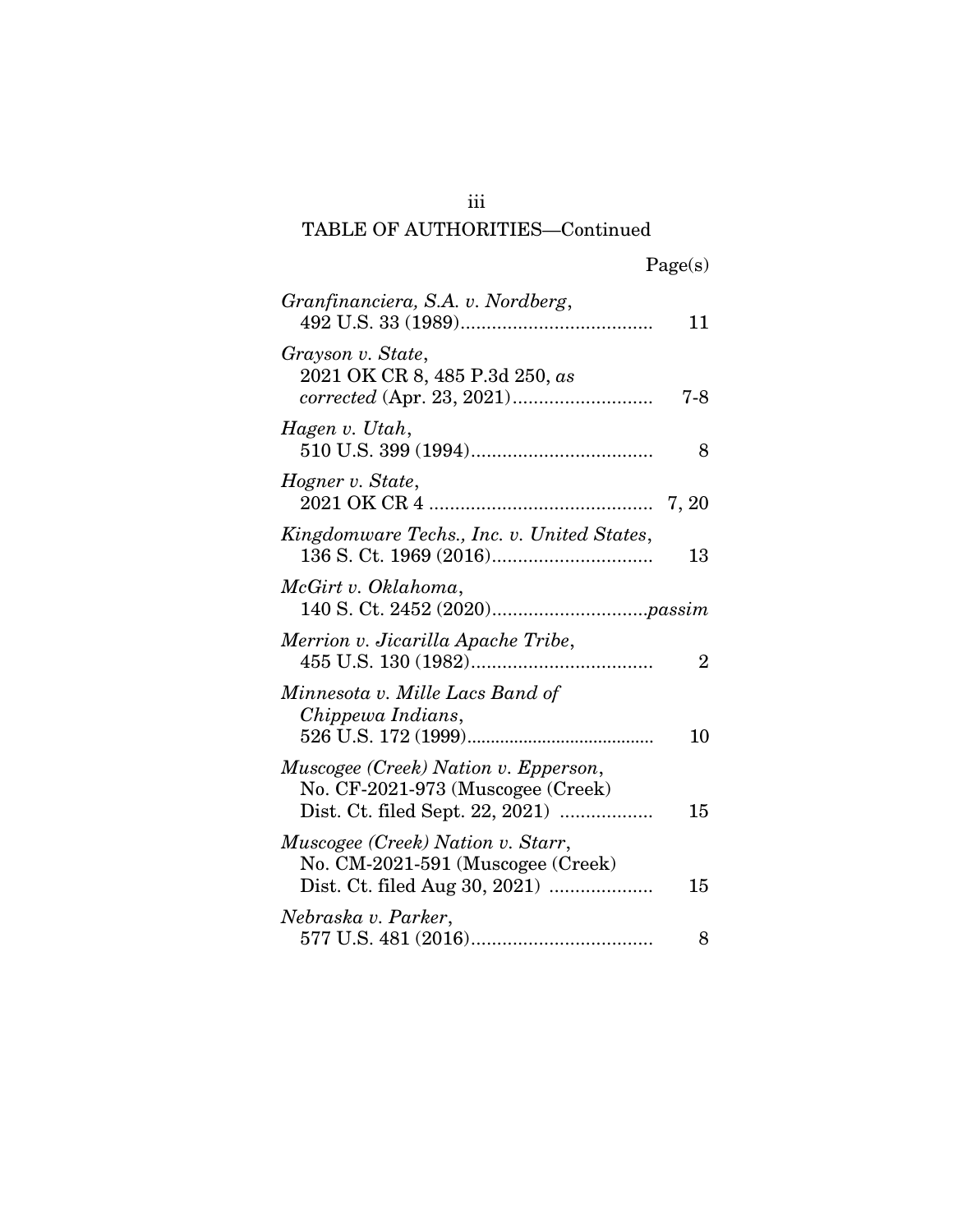### iv TABLE OF AUTHORITIES—Continued

| Ned v. State,<br>No. C-2020-789 (Okla. Crim. App. Aug.      |    |
|-------------------------------------------------------------|----|
|                                                             |    |
| New Hampshire v. Maine,                                     | 21 |
| New Prime Inc. v. Oliveira,                                 | 10 |
| Oklahoma v. Bosse,                                          | 12 |
| Oklahoma v. Miller,                                         | 16 |
| Oklahoma v. Ned,                                            | 16 |
| Pinkstaff v. State,<br>488 P.2d 624 (Okla. Crim, App. 1971) | 19 |
| Sharp v. Murphy,                                            |    |
| Sizemore v. State,                                          |    |
| Solem v. Bartlett,                                          | 8  |
| Spears v. State,<br>2021 OK CR 7, 485 P.3d 873              | 12 |
| State v. Bain,                                              |    |
| No. CF-2018-196 (Okla. Dist. Ct.                            | 13 |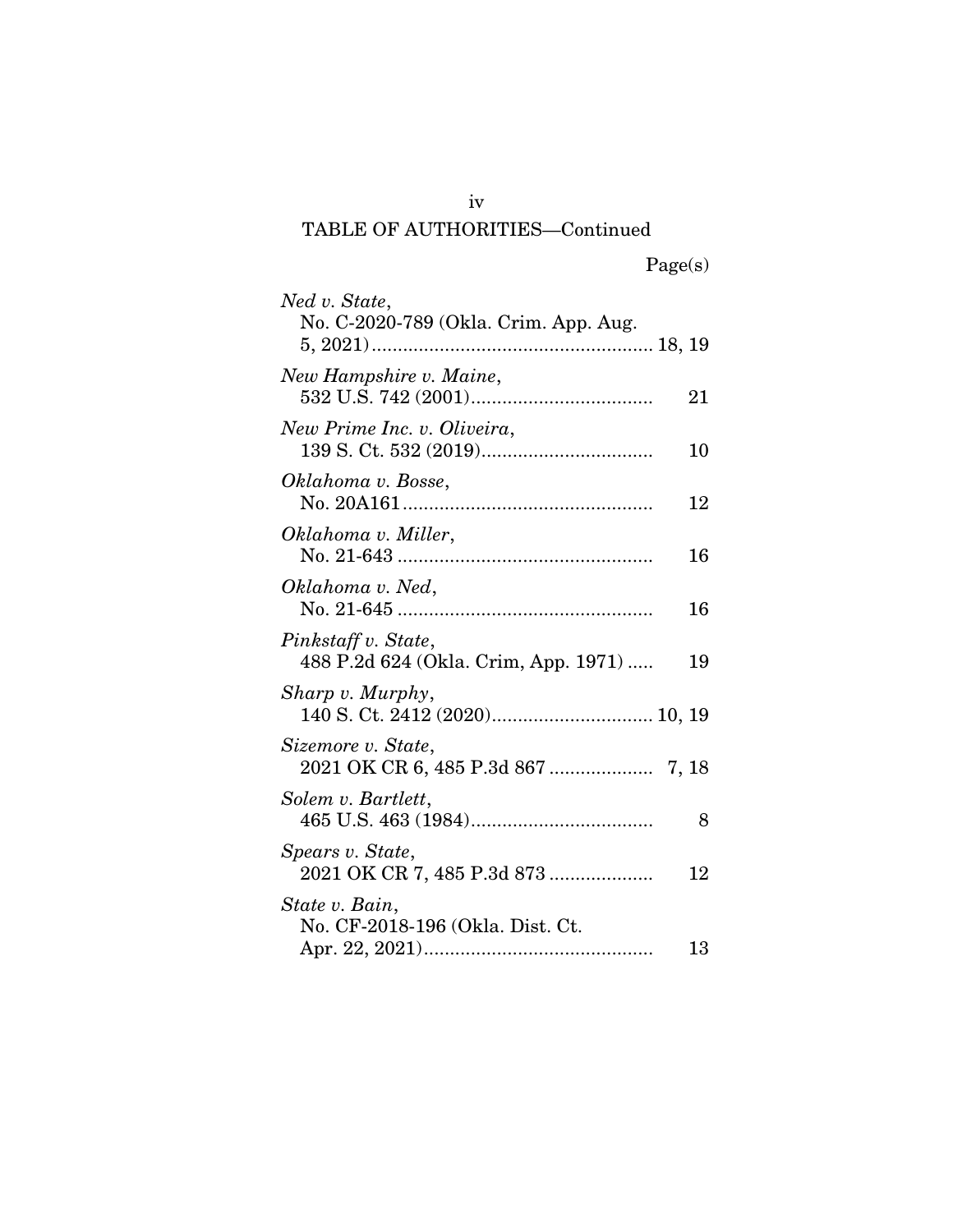#### v TABLE OF AUTHORITIES—Continued

| State v. Ball,<br>No. CF-2018-89 (Okla. Dist. Ct.            |    |
|--------------------------------------------------------------|----|
|                                                              | 14 |
| State v. Ball,<br>No. CF-2018-157 (Okla. Dist. Ct.           | 14 |
| State v. Beck,<br>No. CF-2017-23 (Okla. Dist. Ct.            | 14 |
| State v. Brown,<br>No. CF-2017-257 (Okla. Dist. Ct.          | 14 |
| State v. Castro-Huerta,<br>No. CF-2015-6478 (Okla. Dist. Ct. | 14 |
| State v. Cooper,<br>No. CF-2016-535 (Okla. Dist. Ct.         | 14 |
| State v. Cottingham,<br>No. CF-2015-350 (Okla. Dist. Ct.     | 14 |
| State v. Davis,<br>No. CF-2018-1994 (Okla. Dist. Ct.         | 14 |
| State v. Epperson,<br>No. CF-2014-170 (Okla. Dist. Ct.       | 14 |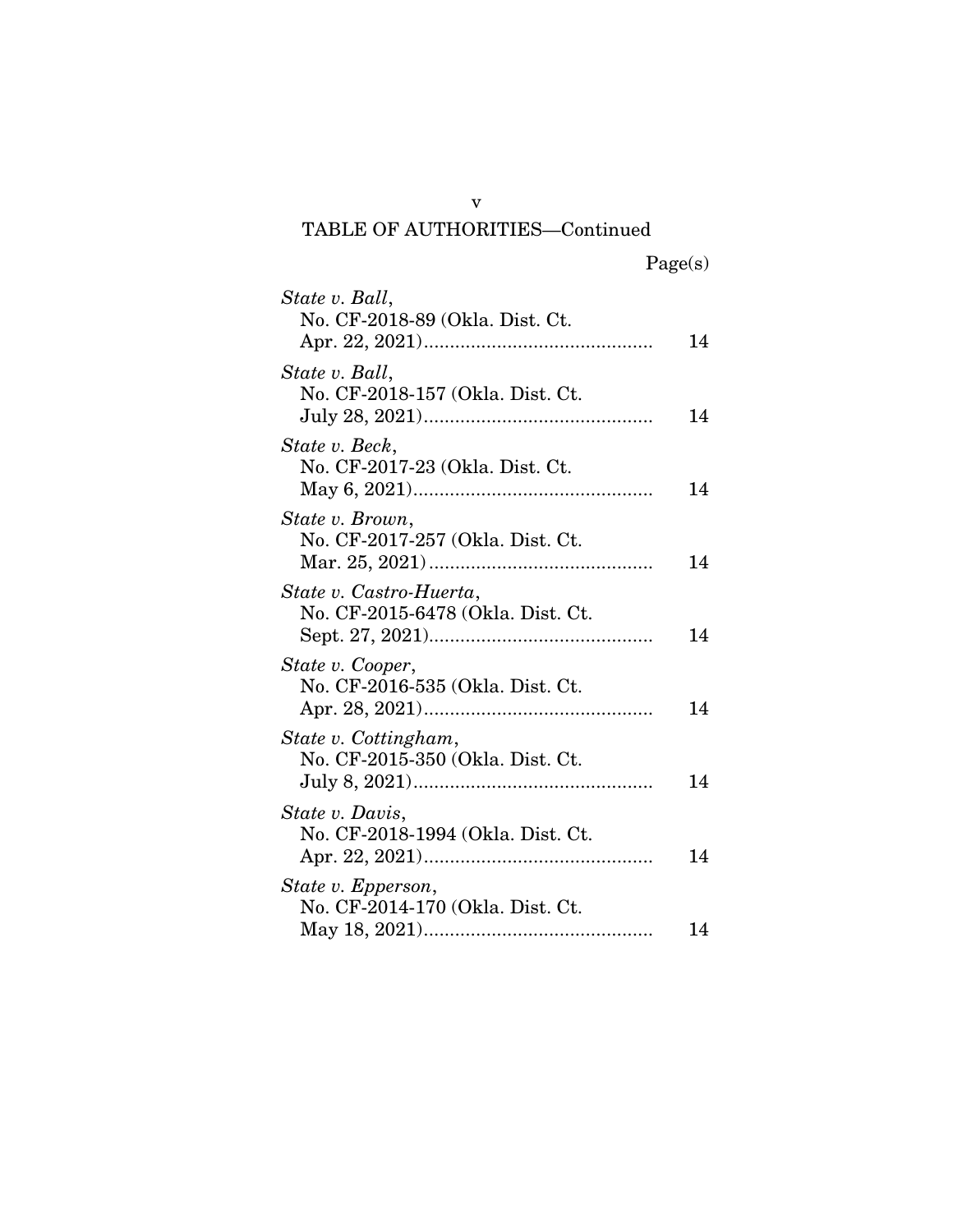### vi TABLE OF AUTHORITIES—Continued

| State v. Fox,                                          |    |
|--------------------------------------------------------|----|
| No. CF-2018-7 (Okla. Dist. Ct.                         | 14 |
| State v. Harjo,<br>No. CF-2016-692 (Okla. Dist. Ct.    | 14 |
| State v. Hathcoat,<br>No. CF-2016-207 (Okla. Dist. Ct. | 14 |
| State v. Howell,<br>No. CF-2015-186 (Okla. Dist. Ct.   | 14 |
| State v. Jackson,<br>No. CF-2014-5892 (Okla. Dist. Ct. | 14 |
| State v. Janson,<br>No. CF-2016-5428 (Okla. Dist. Ct.  | 14 |
| State v. Johnson,<br>No. CF-2017-316 (Okla. Dist. Ct.  | 14 |
| State v. Jones,<br>No. CF-2016-591 (Okla. Dist. Ct.    | 14 |
| State v. Jones,<br>No. CF-2017-973 (Okla. Dist. Ct.    | 14 |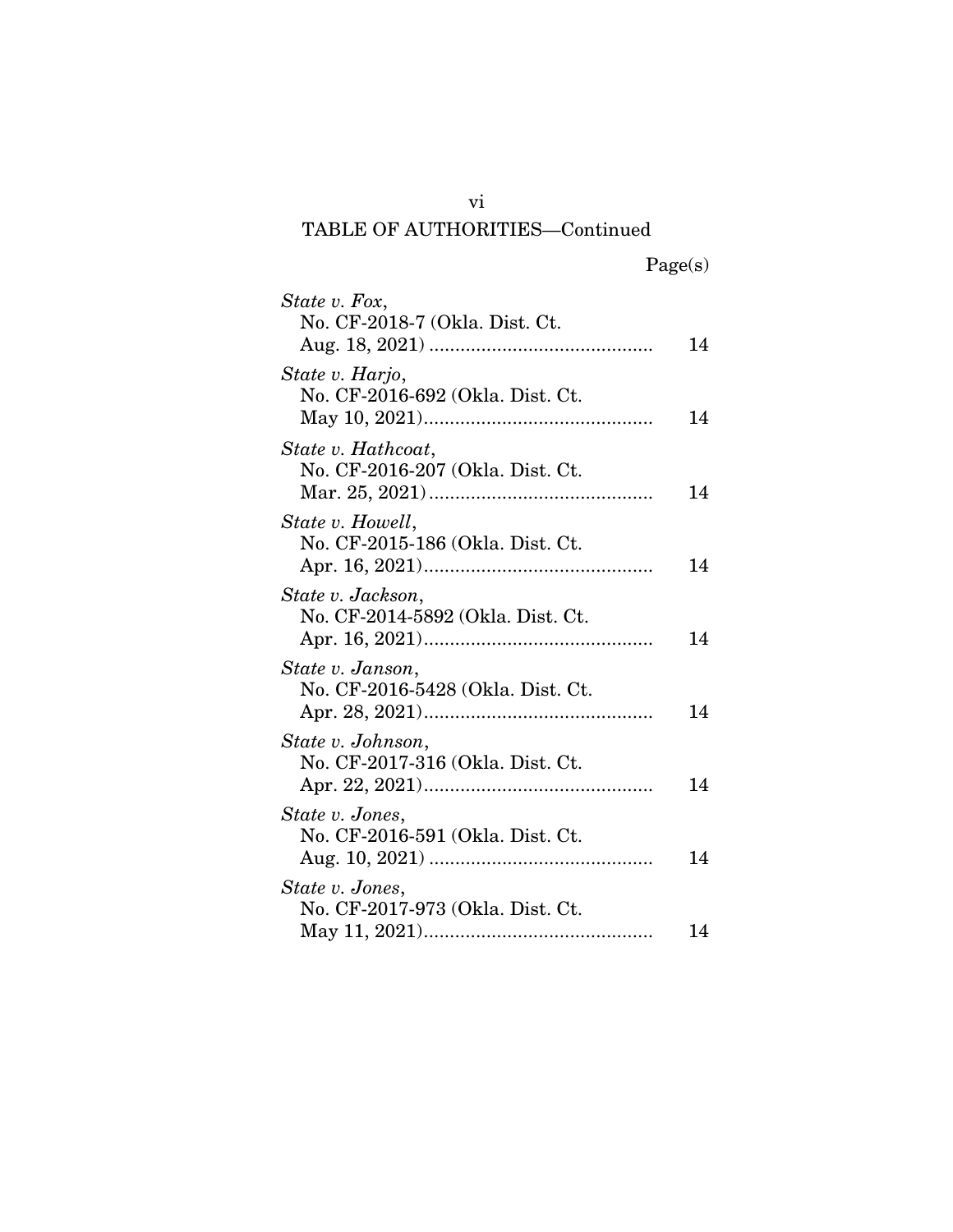### vii TABLE OF AUTHORITIES—Continued

| State v. Kepler,                                                                |    |
|---------------------------------------------------------------------------------|----|
| No. CF-2014-3952 (Okla. Dist. Ct.                                               | 14 |
| State v. Leathers,<br>No. CF-2018-1340 (Okla. Dist. Ct.                         | 14 |
| State v. Little,<br>No. CF-2018-1700 (Okla. Dist. Ct.                           | 14 |
| State v. Martin,<br>No. CF-2014-14 (Okla. Dist. Ct.                             |    |
| State v. Martin,<br>No. CF-2016-782A (Okla. Dist. Ct.                           |    |
| State v. McCombs,<br>No. CF-2016-6878 (Okla. Dist. Ct.                          | 14 |
| State v. Mitchell,<br>No. CF-2015-4207 (Okla. Dist. Ct.                         | 14 |
| State v. Mize,<br>No. CF-2017-3891 (Okla. Dist. Ct.                             | 14 |
| State v. Ned,<br>Nos. CF-2020-23, CM-2020-45<br>(Okla. Dist. Ct. Aug. 24, 2021) | 14 |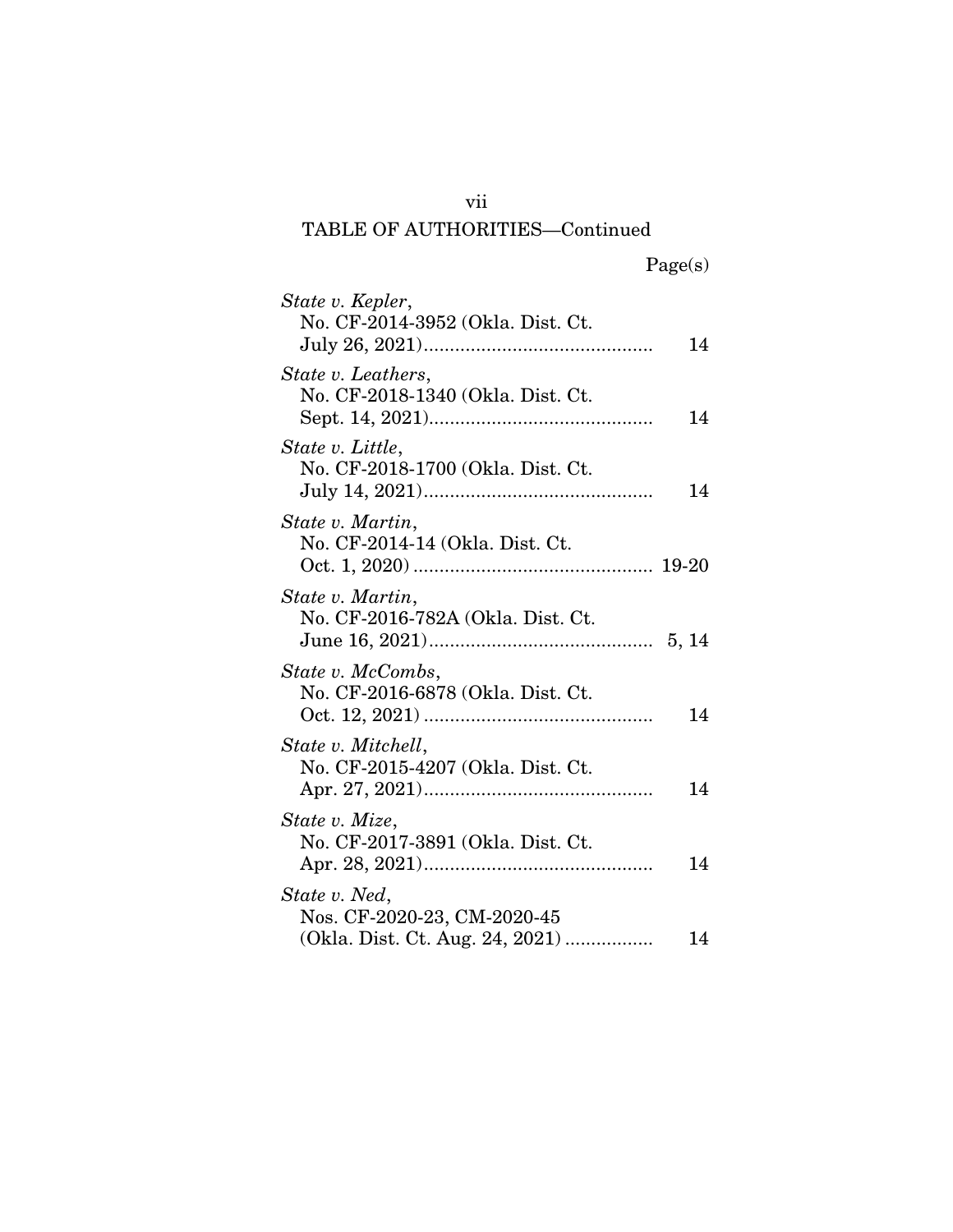### viii

# TABLE OF AUTHORITIES—Continued

| State v. Perales,                                       |                |
|---------------------------------------------------------|----------------|
| No. CF-2015-355 (Okla. Dist. Ct.                        | 14             |
| State v. Perry,<br>No. CF-2018-3720 (Okla. Dist. Ct.    | 14             |
| State v. Shriver,<br>No. CF-2015-395 (Okla. Dist. Ct.   | 14             |
| State v. Spears,<br>No. CF-2017-1013 (Okla. Dist. Ct.   | 14             |
| State v. Starr,<br>No. CF-2016-80 (Okla. Dist. Ct.      | 14             |
| State v. Stewart,<br>No. CF-2010-4428 (Okla. Dist. Ct.  |                |
| State v. Williams,<br>No. CF-2014-4936 (Okla. Dist. Ct. | 15             |
| State v. Yargee,<br>No. CF-2018-4926 (Okla. Dist. Ct.   | 15             |
| State ex rel. Matloff v. Wallace,                       | $\overline{2}$ |
| Steel Co. v. Citizens for a Better Env't,               | 13             |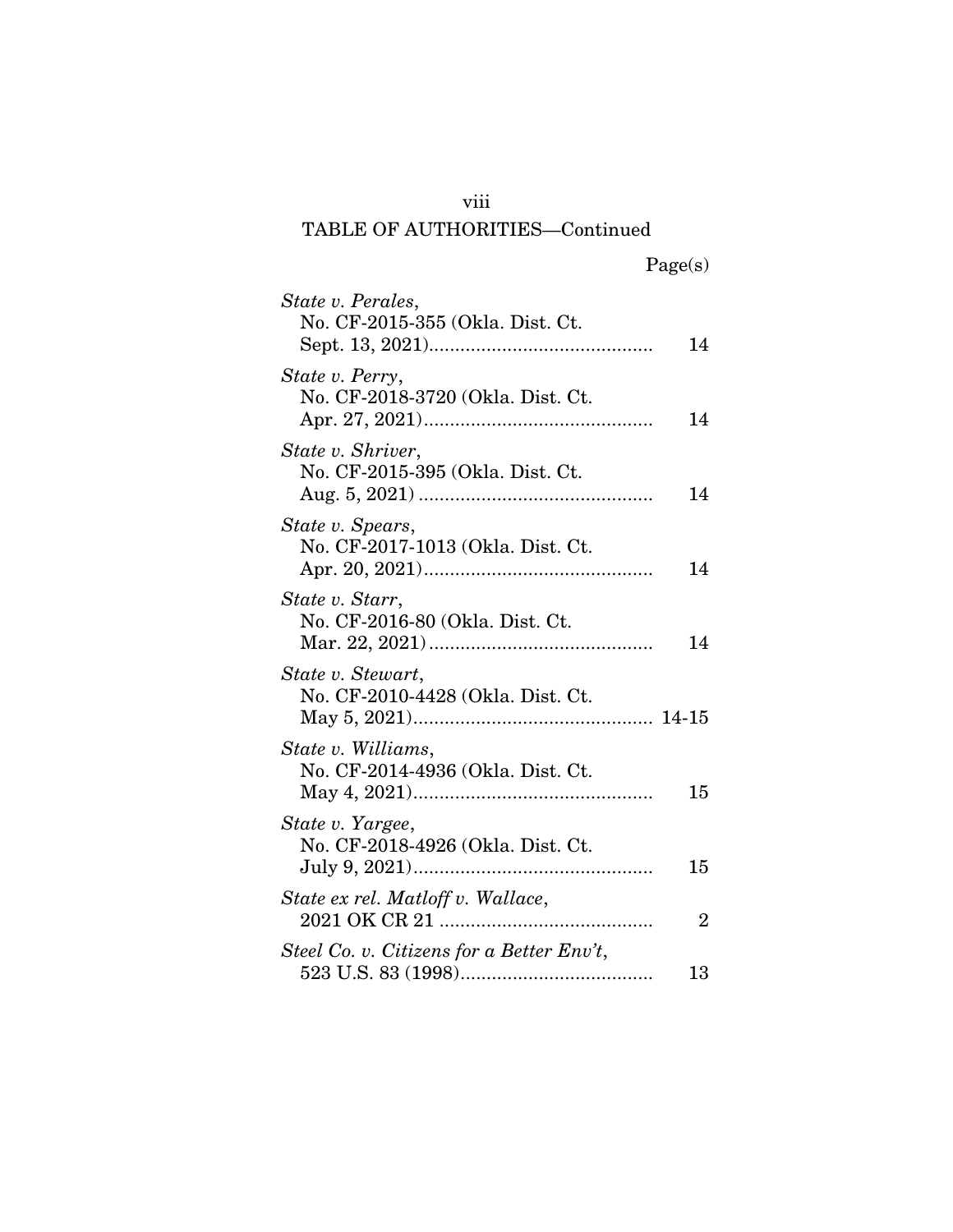# ix

# TABLE OF AUTHORITIES—Continued

| TRW/Reda Pump v. Brewington,                                           | 19             |
|------------------------------------------------------------------------|----------------|
| United States v. Bain,<br>No. 6:20-cr-00139-JFH (E.D. Okla. filed      | 15             |
| United States v. Ball,<br>No. 6:20-cr-00110-RAW (E.D. Okla. filed      |                |
| United States v. Beck,<br>No. 6:21-cr-00142-JWD (E.D. Okla. plea       |                |
| United States v. Brown,<br>No. 6:20-cr-00109-DCJ-1 (E.D. Okla.         |                |
| United States v. Castro-Huerta,<br>No. 4:20-cr-00255-CVE-2 (N.D. Okla. |                |
| United States v. Cooley,                                               | $\overline{2}$ |
| United States v. Cooper,<br>No. 6:21-cr-00070-JFH (E.D. Okla. filed    |                |
| United States v. Cottingham,<br>No. 4:20-cr-00209-GKF-1 (N.D. Okla.    |                |
| United States v. Davis,<br>No. 4:20-cr-00316-CVE-1 (N.D. Okla.         |                |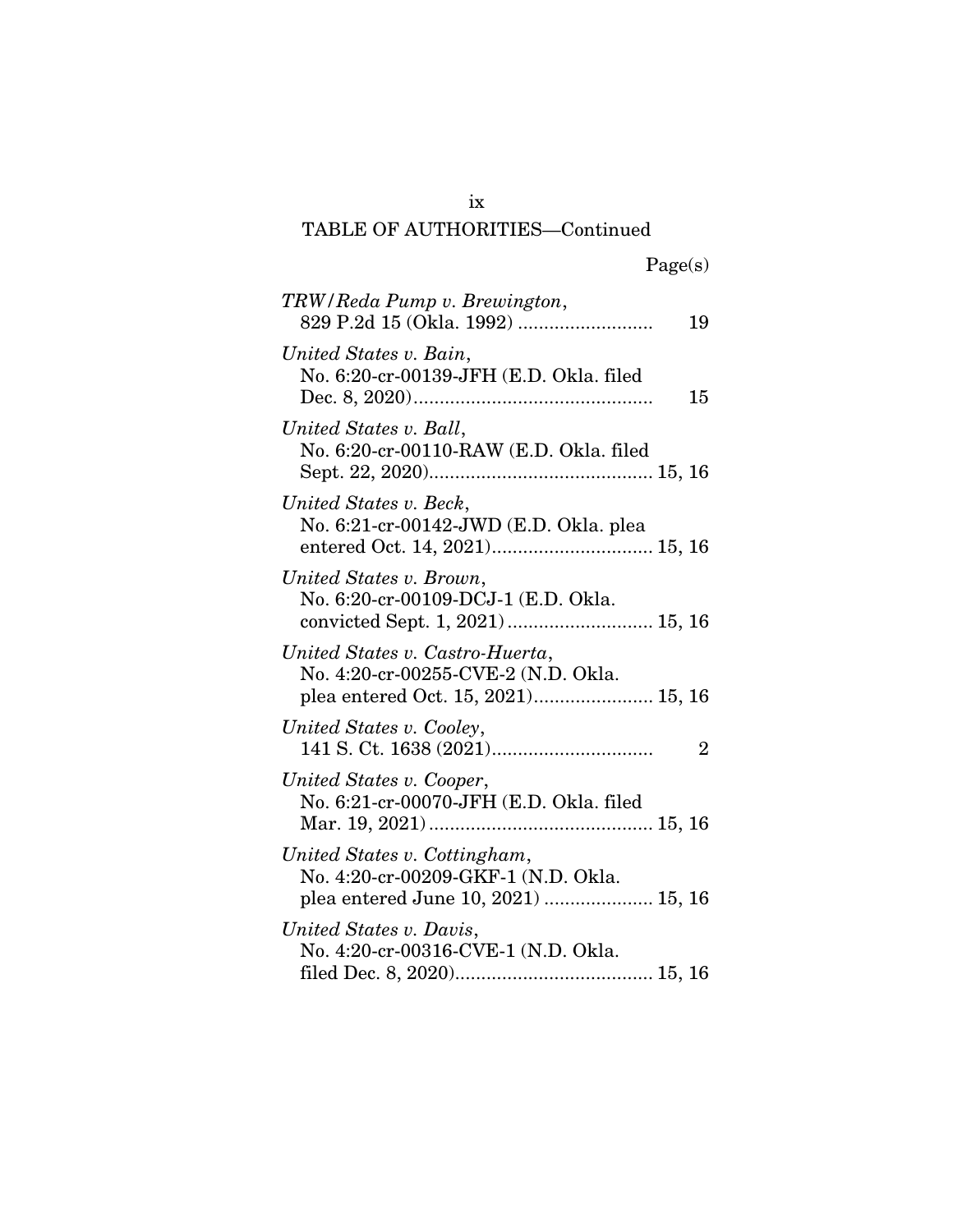TABLE OF AUTHORITIES—Continued

| United States v. Fox,<br>No. 6:21-mj-00251-KEW-1 (E.D. Okla.                                                                                | 15 |
|---------------------------------------------------------------------------------------------------------------------------------------------|----|
| United States v. Grayson,<br>No. 6:21-cr-00166-RAW-1 (E.D. Okla.                                                                            |    |
| United States v. Harjo,<br>No. 6:21-cr-00022-RAW-1 (E.D. Okla.                                                                              |    |
| United States v. Hathcoat,<br>No. 6:21-cr-00018-RAW-1 (E.D. Okla.                                                                           | 15 |
| United States v. Howell,<br>No. 4:21-cr-00121-JFH-1 (N.D. Okla.                                                                             |    |
| United States v. Jackson,<br>No. 4:20-cr-00310-CVE-1 (N.D. Okla.                                                                            |    |
| United States v. Janson,<br>No. 4:21-cr-00197-GKF-1 (N.D. Okla.                                                                             |    |
| United States v. Johnson,<br>No. 6:21-cr-00183-BMJ-1 (E.D. Okla.                                                                            |    |
| United States v. Jones,<br>No. 4:21-cr-00023-GKF-1 (N.D. Okla.<br>convicted June 23, 2021), appeal<br>docketed No. 21-5079 (10th Cir. filed |    |

x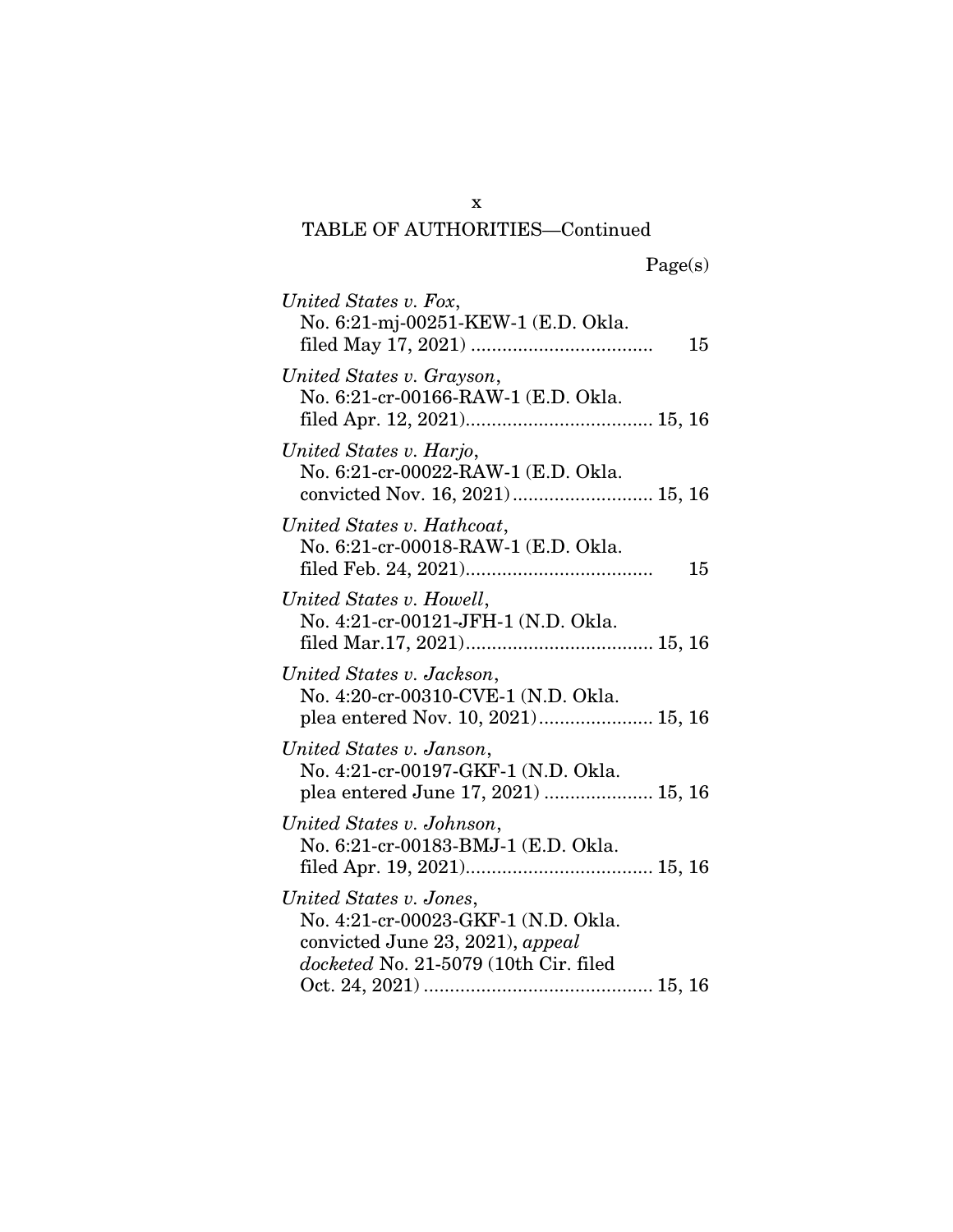# TABLE OF AUTHORITIES—Continued

| United States v. Jones,<br>No. 6:21-cr-00118-JFH-1 (E.D. Okla.                                    | 15             |
|---------------------------------------------------------------------------------------------------|----------------|
| United States v. Kepler,<br>No. 4:20-cr-276-GKF-1 (N.D. Okla.<br>convicted Apr. 26, 2021)  15, 16 |                |
| United States v. Lara,                                                                            | $\overline{2}$ |
| United States v. Leathers,<br>No. 4:21-cr-00163-CVE-1 (N.D. Okla.                                 |                |
| United States v. Little,<br>No. 4:21-cr-00162-CVE-1 (N.D. Okla.                                   |                |
| United States v. Martin,<br>No. 6:21-cr-00047-JFH-1 (E.D. Okla.                                   | 16             |
| United States v. Martin,<br>No. 6:21-cr-00221-TDD-1 (E.D. Okla.                                   | 16             |
| United States v. McCombs,<br>No. 4:20-cr-00262-GKF-1 (N.D. Okla.                                  | 16             |
| United States v. McDaniel,<br>No. 6:21-cr-00321-SLP-1 (E.D. Okla.                                 | 16             |
| United States v. Mitchell,<br>No. 4:20-cr-00254-JFH-1 (N.D. Okla.                                 | 16             |

xi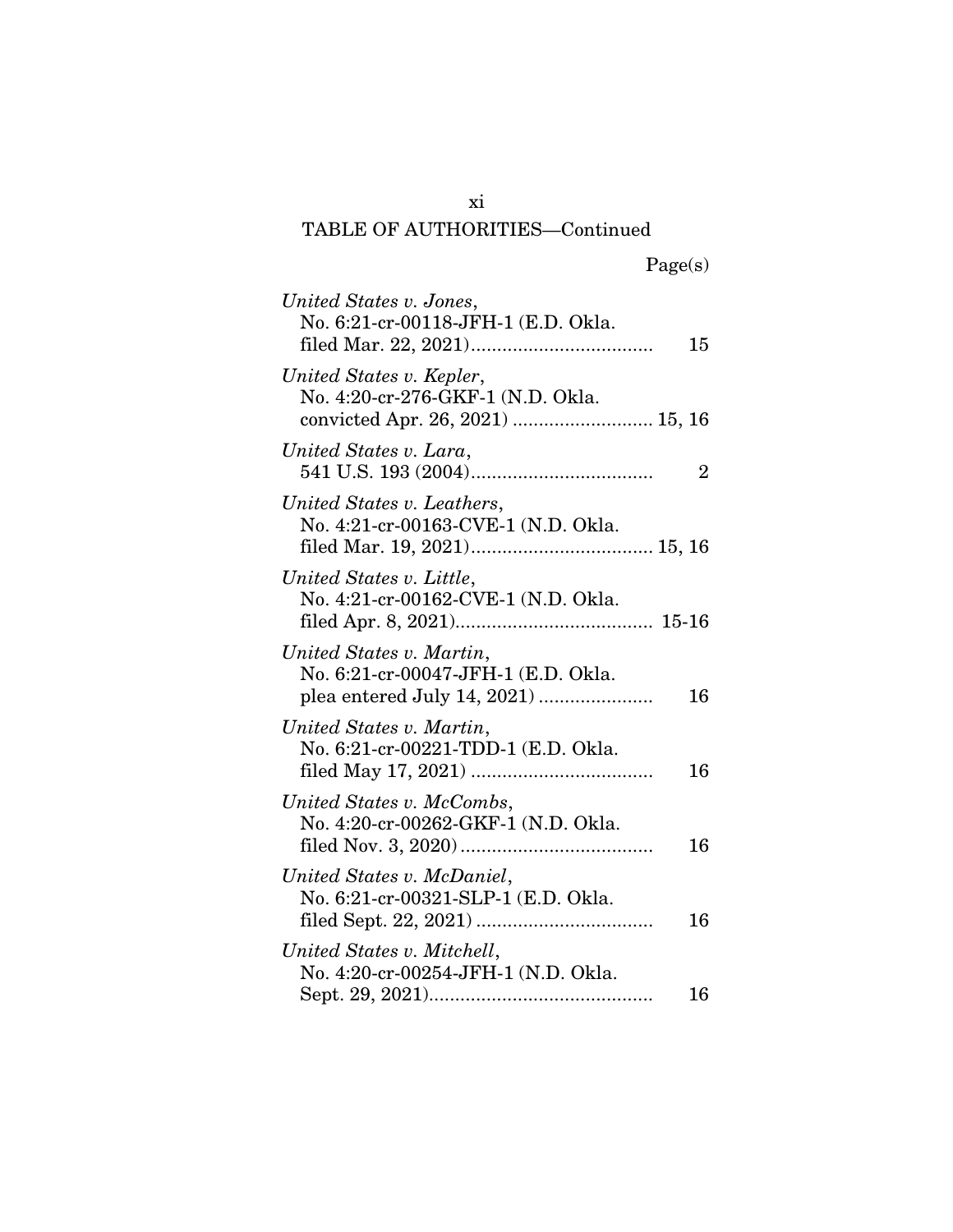### xii TABLE OF AUTHORITIES—Continued

| United States v. Mize,<br>No. 4:21-cr-00107-GKF-1 (N.D. Okla.     | 16             |
|-------------------------------------------------------------------|----------------|
| United States v. Perry,<br>No. 4:20-cr-00218-GKF-1 (N.D. Okla.    | 16             |
| United States v. Ron Pair Enters., Inc.,                          | 8              |
| United States v. Sizemore,<br>No. 6:21-cr-00138-RAW-1 (E.D. Okla. | 16             |
| United States v. Spears,<br>No. 4:20-cr-00296-GKF-1 (N.D. Okla.   | 16             |
| United States v. Stewart,<br>No. 4:20-cr-00260-GKF-1 (N.D. Okla.  | 16             |
| United States v. Wheeler,                                         | $\overline{2}$ |
| United States v. Williams,<br>No. 4:21-cr-00104-JFH-1 (N.D. Okla. | 16             |
| United States v. Yargee,<br>No. 4:21-cr-00313-CVE-1 (N.D. Okla.   | 16             |
| <b>STATUTES AND TREATIES</b>                                      |                |
|                                                                   | 21             |
| Act of Mar. 3, 1893, ch. 209, 27 Stat. 612                        | 9              |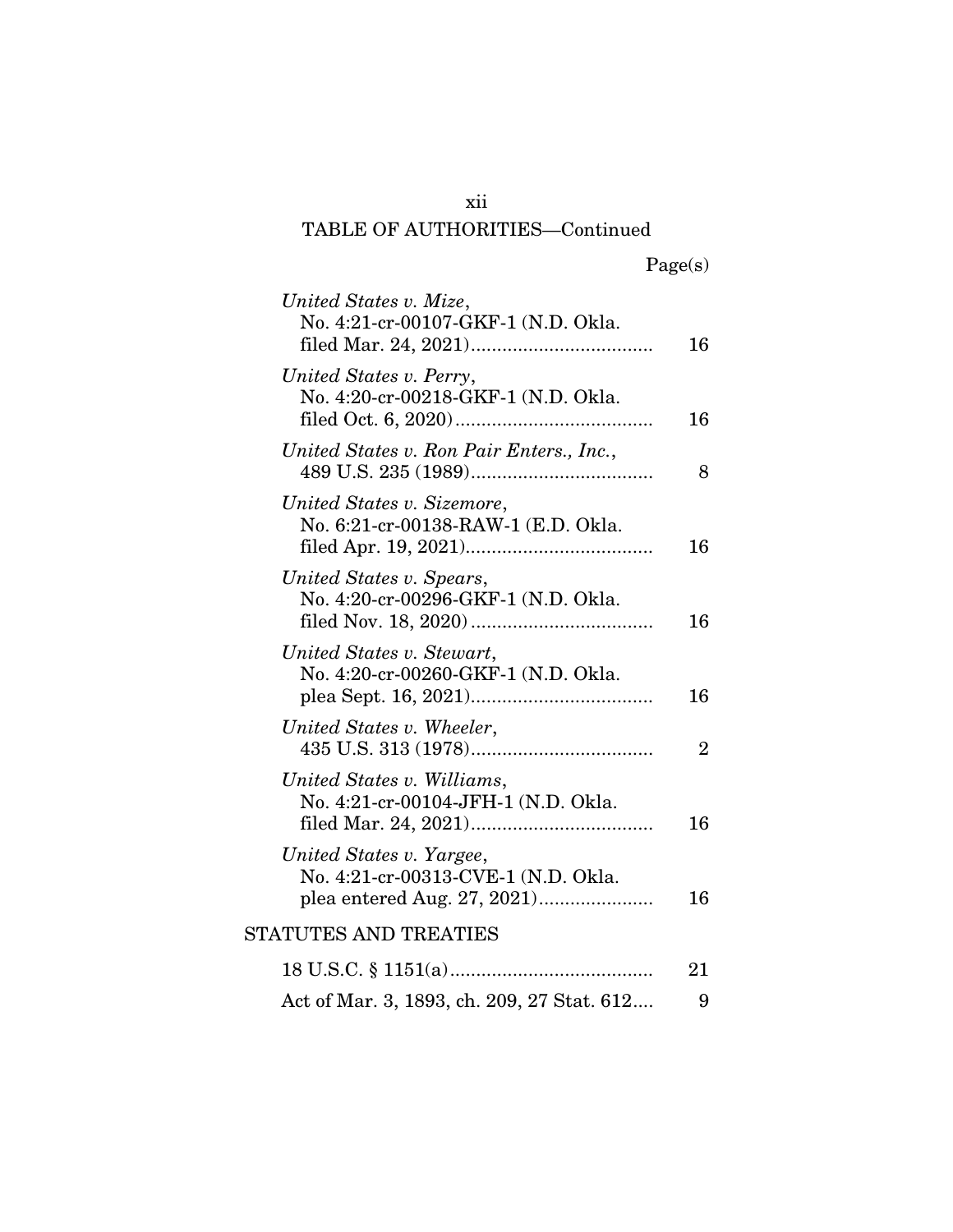#### xiii

# TABLE OF AUTHORITIES—Continued

|  | Page(s) |
|--|---------|
|  |         |

| 1898 Seminole Allotment Agreement, Act of<br>July 1, 1898, ch. 542, 30 Stat. 567  | 9    |
|-----------------------------------------------------------------------------------|------|
| Act of Mar. 1, 1901, ch. 676, 31 Stat. 861                                        | 9    |
| Act of July 1, 1902, ch. 1362, 32 Stat. 641                                       | 9    |
| 1902 Cherokee Allotment Agreement, Act<br>of July 1, 1902, ch. 1375, 32 Stat. 716 | 9    |
| Curtis Act, Act of June 28, 1898, ch. 517,                                        | 9    |
|                                                                                   | 9    |
|                                                                                   | 9    |
| 1833 Treaty of Fort Gibson with the Creek,                                        | 8, 9 |
| 1837 Treaty of Doaksville, Jan. 17, 1837, 11                                      | 1    |
| 1855 Treaty of Washington with the<br>Choctaw and Chickasaw, June 22, 1855,       | 1    |
| 1856 Treaty of Washington with the<br>Creeks and Seminoles, Aug. 7, 1856, 11      | 8, 9 |
| 1866 Treaty of Washington with the<br>Cherokee, July 19, 1866, 14 Stat. 799       | 9    |
| 1866 Treaty of Washington with the<br>Choctaw and Chickasaw, Apr. 28, 1866,       | 1    |
| 1866 Treaty of Washington with the Creek,                                         | 8    |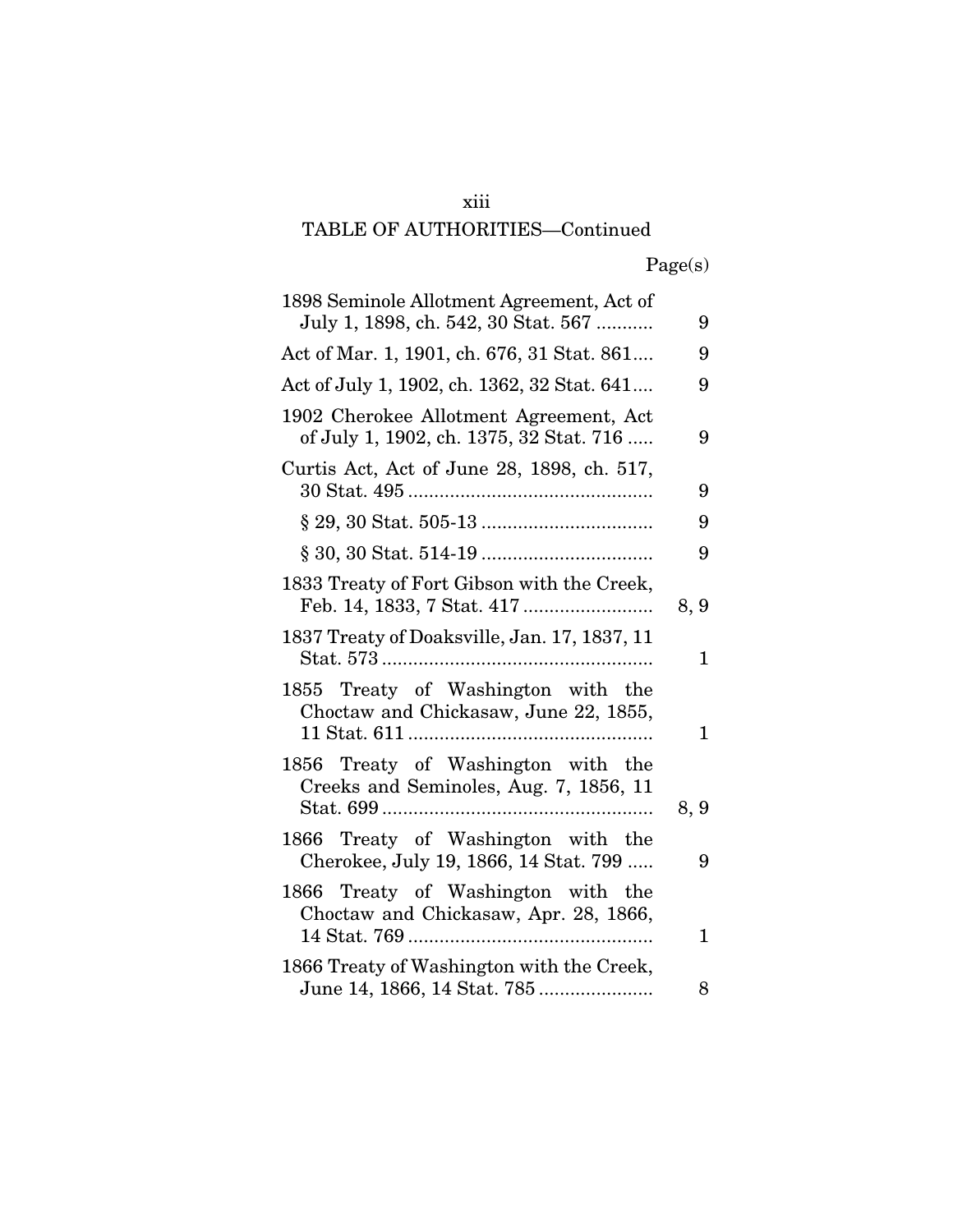#### xiv

### TABLE OF AUTHORITIES—Continued

|  | Page(s) |
|--|---------|
|  |         |

| 1866 Treaty of Washington with the<br>Seminole, Mar. 21, 1866, 14 Stat. 755                 | 9        |
|---------------------------------------------------------------------------------------------|----------|
| Treaty of Cusseta, Mar. 24, 1832, 7 Stat.                                                   | 8        |
| Treaty of Dancing Rabbit Creek, Sept. 27,                                                   | 1        |
|                                                                                             | 1        |
| Treaty of New Echota, Dec. 29, 1835, 7 Stat.                                                | 9        |
| Treaty of Payne's Landing, Mar. 28, 1833,                                                   | 9        |
| Treaty with the Western Cherokee, Feb. 14,                                                  | 9        |
| <b>RULES</b>                                                                                |          |
|                                                                                             | 13       |
| <b>COURT FILINGS</b>                                                                        |          |
| Amicus Curiae Chickasaw Nation's Br.,<br>State v. Bosse, No. CF-2010-00213 (Okla.           | 9        |
| Amicus Curiae Choctaw Nation's Br., State<br>v. Sizemore, No. CF-2016-593 (Okla.            | $9 - 10$ |
| Br. for U.S. as <i>Amicus Curiae</i> Respecting<br>Appl. for a Stay, Oklahoma v. Bosse, No. |          |
|                                                                                             | 5        |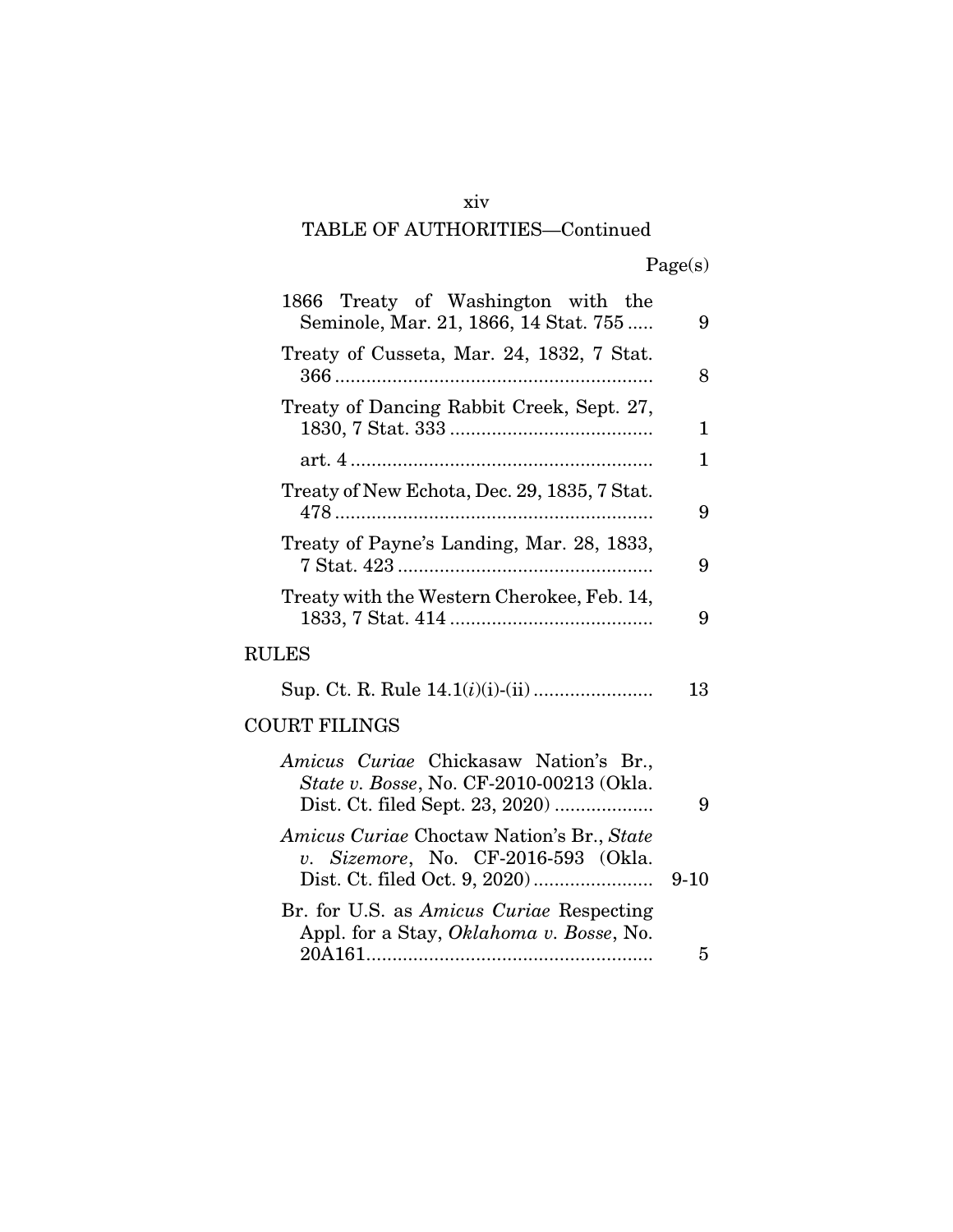### TABLE OF AUTHORITIES—Continued

| Br. in Opp. to Pet. for Writ of Cert.,<br>Christian v. Oklahoma, No. 20-8335 17, 18                                        |
|----------------------------------------------------------------------------------------------------------------------------|
| Br. of Amicus Curiae Chickasaw Nation in<br>Supp. of Resp't, <i>Oklahoma v. Beck</i> , No.                                 |
| Br. of Amicus Curiae Choctaw Nation of<br>Okla. in Supp. of Resp't, Oklahoma v.                                            |
| Br. of Seminole Nation as Amicus Curiae,<br>State v. Grayson, No. CF-2015-370 (Okla.<br>10                                 |
| Cherokee Nation Amicus Br., State v.<br>Spears, No. CF-2017-1013 (Okla. Dist.<br>10                                        |
| Docket Entry, State v. Castro-Huerta, No.<br>CF-2015-6478 (filed Sept. 27, 2021)<br>12                                     |
| Mot. to Lift Stay & Issue Mandate, Castro-<br>Huerta v. State, No. F-2017-1203 (filed<br>12                                |
| Mot. to Stay Mandate, Castro-Huerta v.<br>State, No. F-2017-1203 (Okla. Crim. App.<br>12                                   |
| Order of Sept. 21, 2021, Castro-Huerta v.<br>State, No. F-2017-1203 (Okla. Crim. App.<br>12                                |
| Order Remanding for Evidentiary Hr'g,<br>Castro-Huerta v. State, No. F-2017-1203<br>(Okla. Crim. App. Aug. 19, 2020)<br>10 |

xv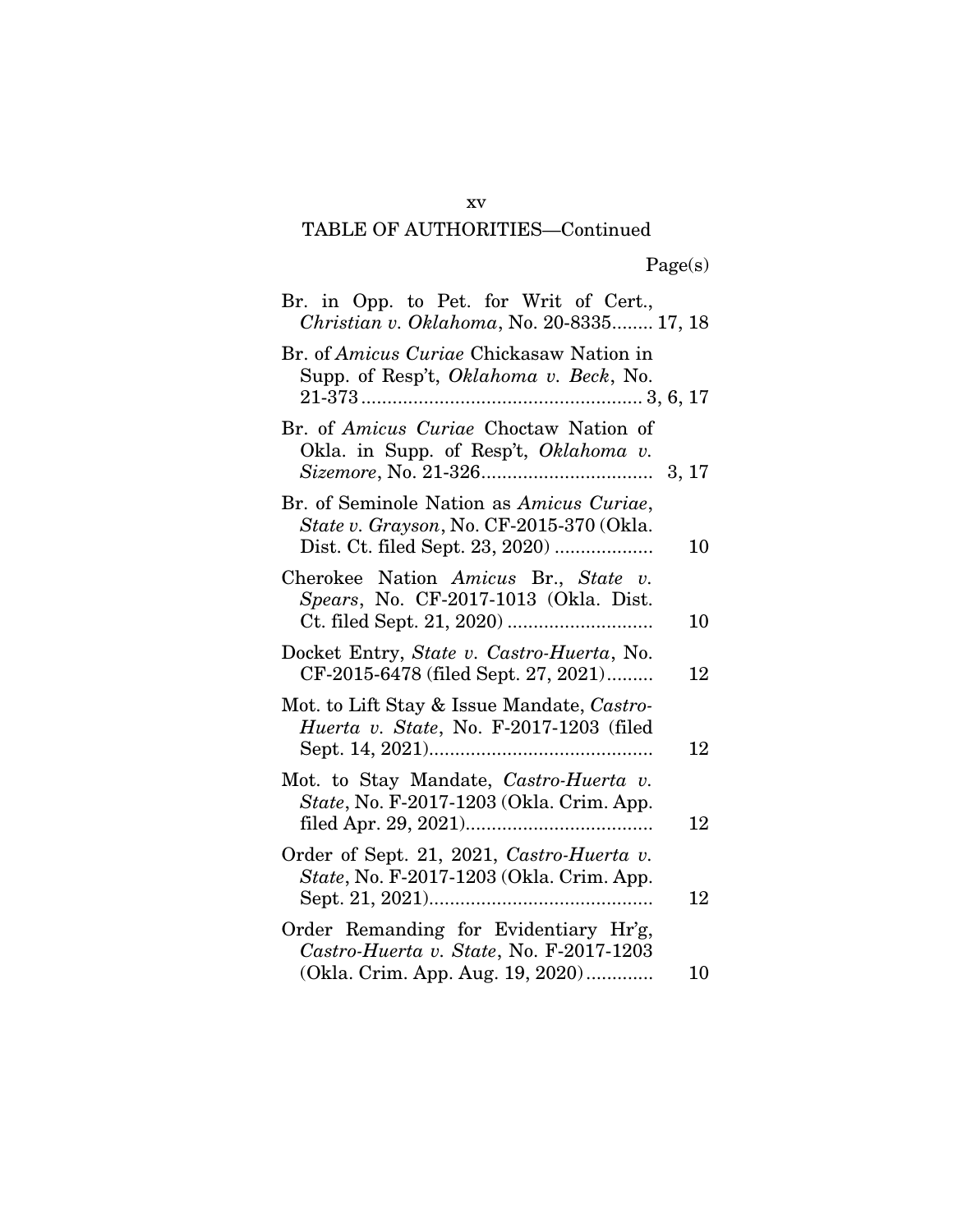#### xvi

### TABLE OF AUTHORITIES—Continued

|  | Page(s) |
|--|---------|
|  |         |

| Opposed Mot. to Withdraw Plea of Guilty,<br>United States v. Cottingham, No. 4:20-cr-<br>00209-GKF-1 (N.D. Okla. guilty plea         | 16 |
|--------------------------------------------------------------------------------------------------------------------------------------|----|
| Plea Agreement, United States v. Castro-<br>Huerta, No. 4:20-cr-00255-CVE (N.D.<br>Okla. guilty plea Nov. 2, 2021), ECF No.          | 13 |
| Renewed Mot. to Stay Mandate, Castro-<br>Huerta v. State, No. F-2017-1203 (Okla.<br>Crim. App. filed May 27, 2021)                   | 12 |
| Req. to File Resp. to Appellant's Jurisdic-<br>tional Claim, Castro-Huerta v. State, No.<br>F-2017-1203 (Okla. Crim. App. filed July | 11 |
| Returned Arrest Warrant, United States v.<br>Castro-Huerta, No. 4:20-cr-00255-CVE<br>(N.D. Okla. guilty plea Nov. 2, 2021),          | 13 |
| State's Br. Preserving [sic] Challenge to<br>McGirt, Ned v. State, Nos. CF-2020-23,<br>CM-2020-45 (Okla. Dist. Ct. filed June 7,     |    |
| State's Pre-Evidentiary Hr'g Br., State v.<br>Miller, No. CF-2019-284 (Okla. Dist. Ct.                                               | 20 |
| Stip. of Parties, State v. Sizemore, No. CF-<br>2016-593 (Okla. Dist. Ct. filed Oct. 14,                                             | 20 |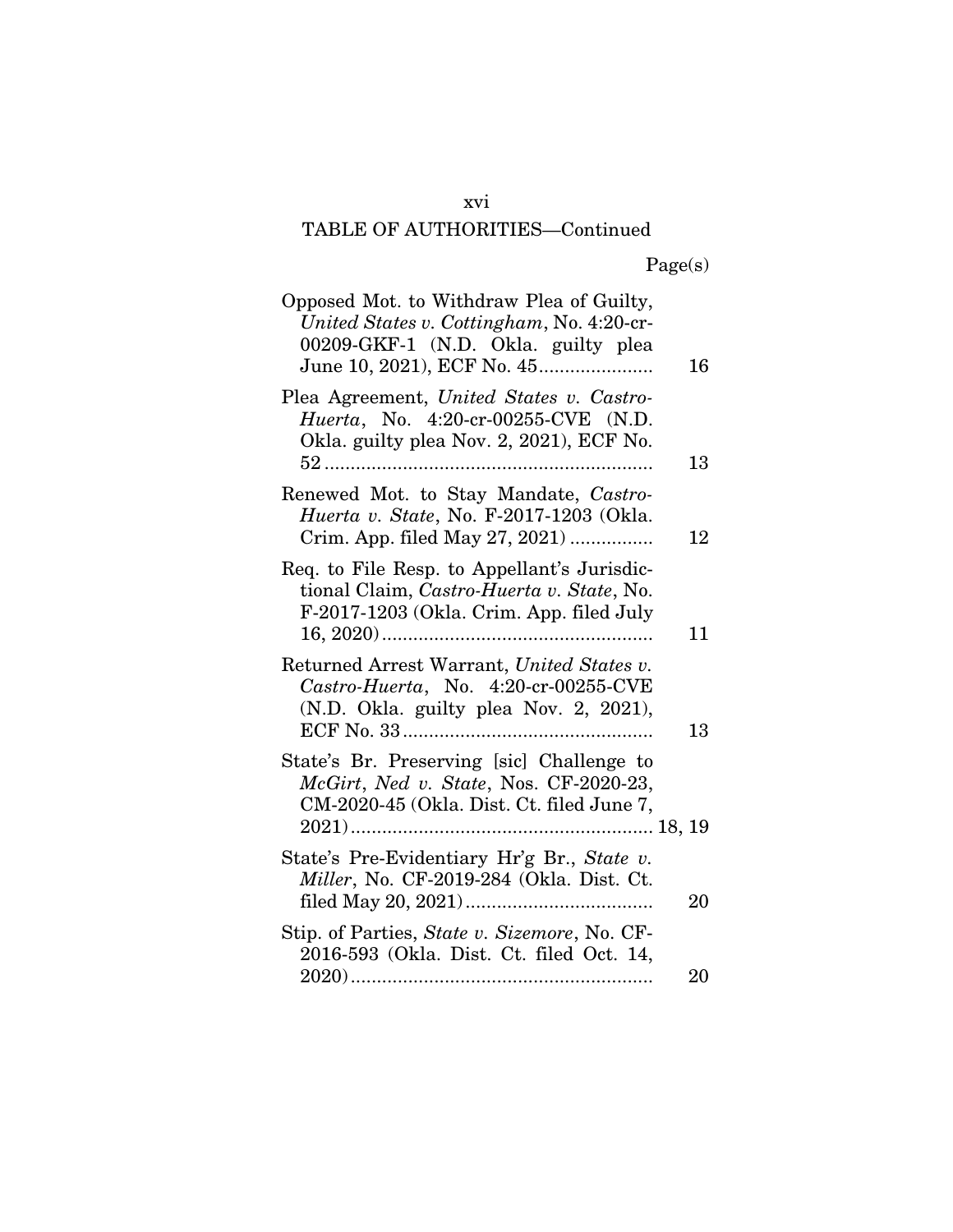#### xvii

# TABLE OF AUTHORITIES—Continued

|  | Page(s) |
|--|---------|
|  |         |

| Suppl. Br. of Appellee After Remand, Ball<br>v. State, No. F-2020-54 (Okla. Crim. App.                                                                                                                      |    |
|-------------------------------------------------------------------------------------------------------------------------------------------------------------------------------------------------------------|----|
| Suppl. Br. of Appellee after Remand,<br>$McDaniel$ v. State, No. F-2017-0357<br>(Okla. Crim. App. filed Mar. 29, 2021)                                                                                      | 20 |
| Tr. of Evidentiary Hr'g, State v. Martin, No.<br>CF-2016-782A (Okla. Dist. Ct. Oct. 9,                                                                                                                      | 4  |
| Waiver of Detention Hr'g & Consent to<br>Order of Detention Pending Further Pro-<br>ceedings, United States v. Castro-Huerta,<br>No. 4:20-cr-00255-CVE (N.D. Okla.<br>guilty plea Nov. 2, 2021), ECF No. 32 | 13 |
|                                                                                                                                                                                                             |    |

#### OTHER AUTHORITIES

| Carmen Forman, New Oklahoma AG John        |  |
|--------------------------------------------|--|
| O'Connor Talks McGirt, ABA Rating and      |  |
| State's Top Legal Issues, Oklahoman        |  |
| (Sept. 5, 2021, 5:00 AM), https://bit.ly/3 |  |
|                                            |  |
| Defending State Sovereignty or Psychologi- |  |
| cal Denial? Oklahoma's Attorney General    |  |
| Pushes U.S. Supreme Court to Reconsider    |  |
| the McGirt Decision, Editorial, Tulsa      |  |
| World (Aug. 12, 2021), https://bit.ly/3Du  |  |
| 1 <sub>inf</sub>                           |  |
|                                            |  |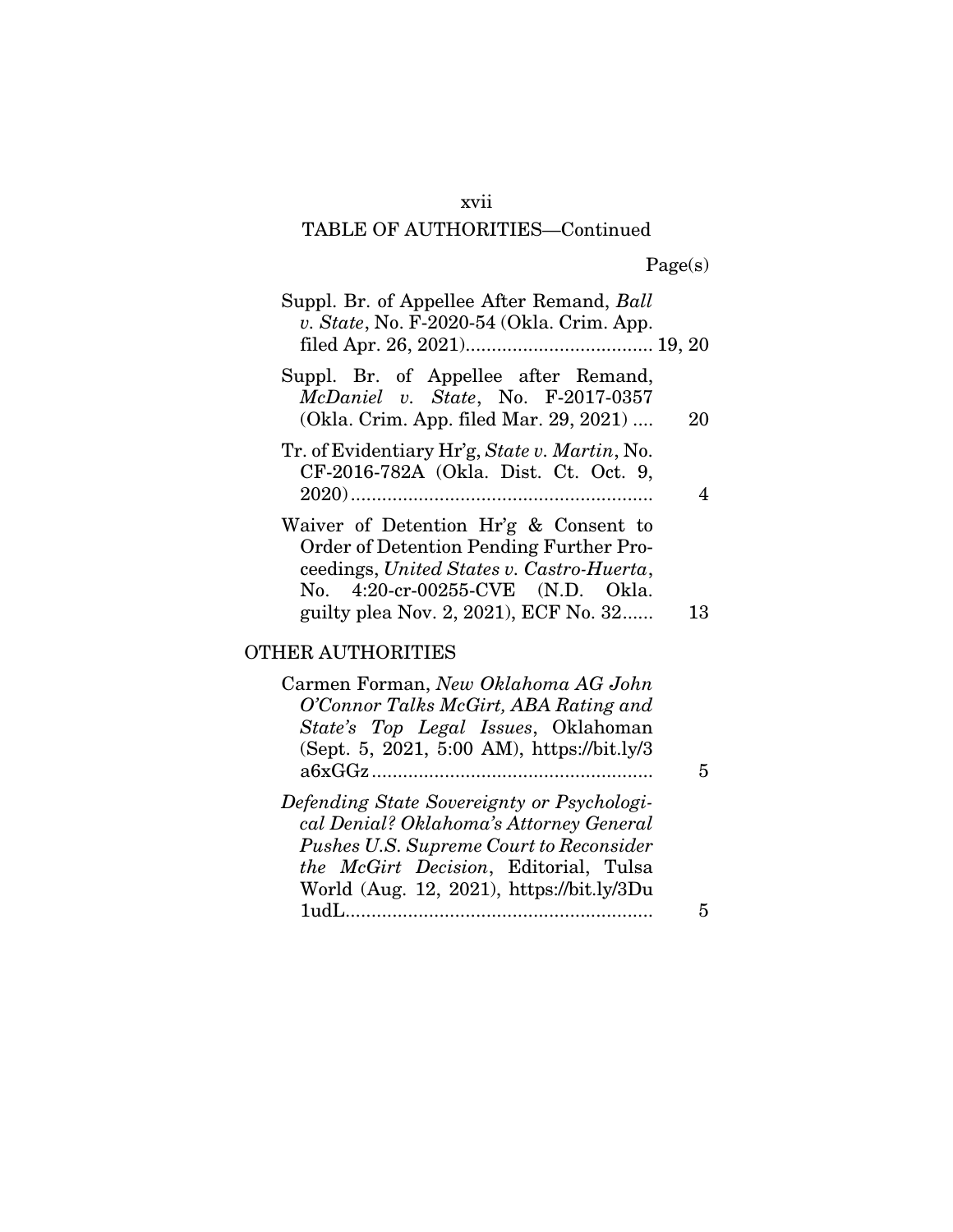#### xviii

# TABLE OF AUTHORITIES—Continued

Page(s)

| Dick Pryor, Capitol Insider: Governor Kevin<br>Stitt On State-Tribal Relations, KGOU<br>(Feb 5, 2021 5:10 PM), https://bit.ly/                                                            |   |
|-------------------------------------------------------------------------------------------------------------------------------------------------------------------------------------------|---|
| Janelle Stecklein, <i>Experts: Supreme Court</i><br>Could Clarify McGirt Ruling, Won't<br><i>Overturn It</i> , Enid News (Aug. 19, 2021),                                                 | 5 |
| Kevin Canfield, Mayor Still Mum on Indian<br>Affairs Commission's Request to Pull City's<br><b>Brief Supporting McGirt Challenge, Tulsa</b><br>World (Nov. 2, 2021), https://bit.ly/3kjHv |   |
| $X_{a}$                                                                                                                                                                                   |   |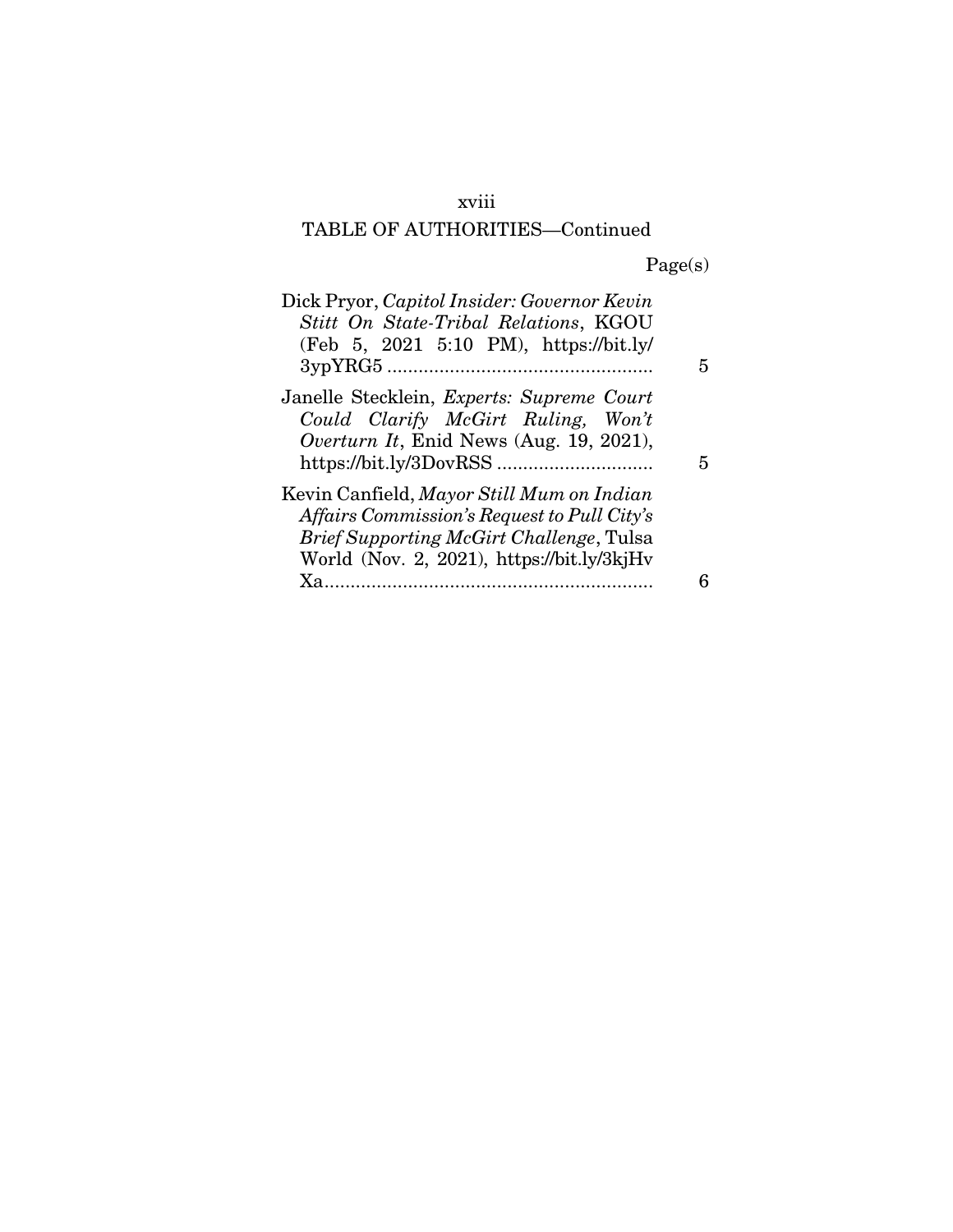#### INTEREST OF *AMICI*<sup>1</sup>

*Amici* are federally-recognized Indian tribes residing on Reservations in Oklahoma established for them by Treaties, in exchange for their agreement to remove from their ancestral lands in the southeast. The Treaty of Dancing Rabbit Creek, arts. 2, Sept. 27, 1830, 7 Stat. 333, secured to *Amicus* Choctaw Nation a new homeland that would inure to it "while they shall exist as a Nation and live upon it" and promised that the Choctaw Nation would have "jurisdiction and government of all the persons and property that may be within their limits west, so that no Territory or State shall ever have a right to pass laws for the government of the Choctaw Nation . . . and . . . no part of the land granted them shall ever be embraced in any Territory or State," *id.* art. 4. *Amicus* Chickasaw Nation governs the Chickasaw Reservation, immediately west of the Choctaw Reservation, which was secured to it on the same terms that *amicus* Choctaw Nation holds its Reservation, by the 1837 Treaty of Doaksville, art. 1, Jan. 17, 1837, 11 Stat. 573. In subsequent treaties, the United States reaffirmed the existence of *Amici*  Nations' Reservations, with modified boundaries. *See* 1855 Treaty of Washington with the Choctaw and Chickasaw, June 22, 1855, 11 Stat. 611; 1866 Treaty of Washington with the Choctaw and Chickasaw, Apr. 28, 1866, 14 Stat. 769. Today *Amici* Nations exercise inherent sovereign authority on their Reservations to provide "police protection and other governmental

<sup>&</sup>lt;sup>1</sup> No counsel for a party authored this brief in whole or part. No one other than *Amici* Nations made a monetary contribution to fund preparation or submission of this brief. The parties' counsels of record received notice of *Amici* Nations' intent to file more than ten days before the date for filing and have consented thereto.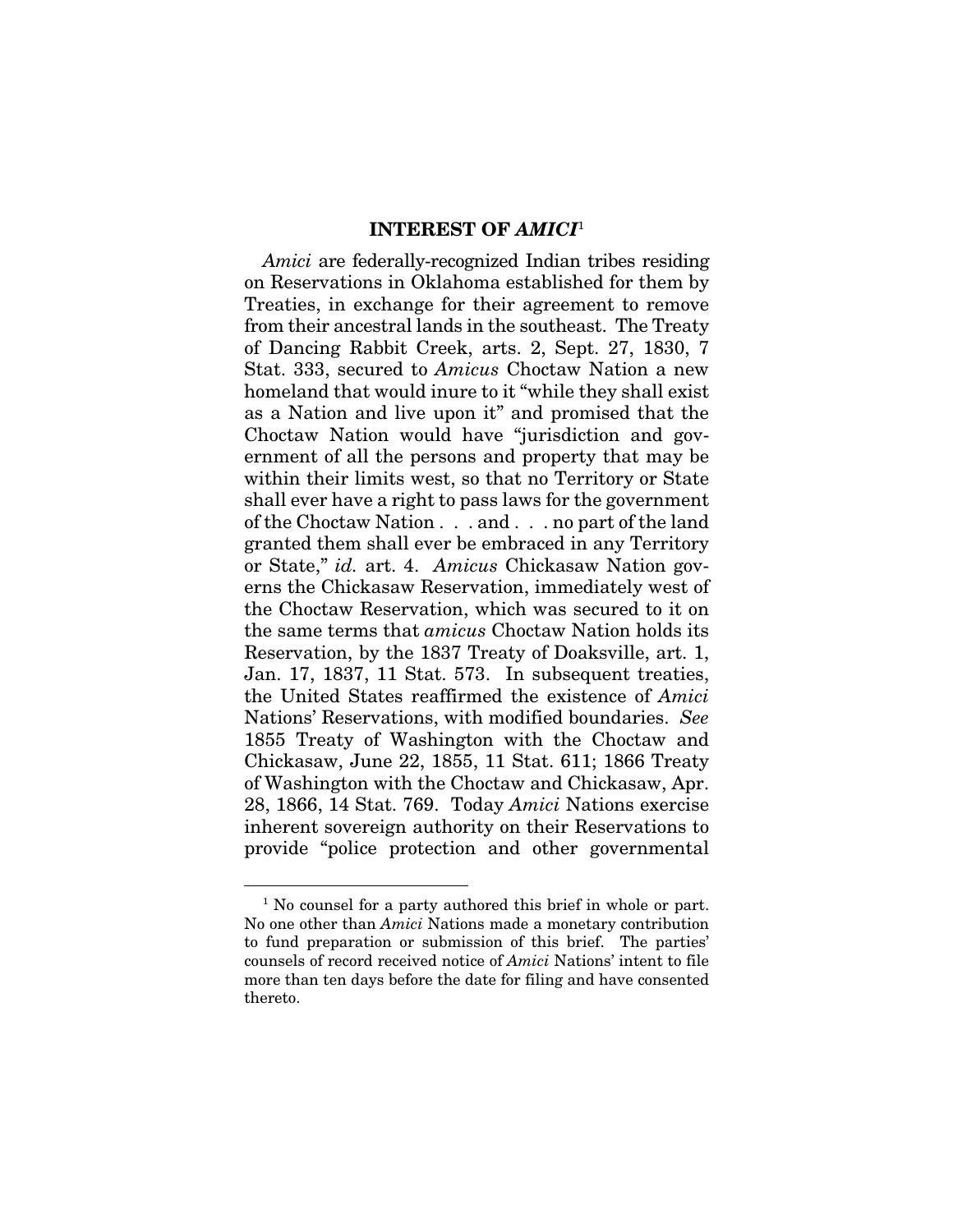services," *Merrion v. Jicarilla Apache Tribe*, 455 U.S. 130, 137-38 (1982), patrol highways, *United States v. Cooley*, 141 S. Ct. 1638 (2021), and punish criminals, *United States v. Wheeler*, 435 U.S. 313 (1978); *United States v. Lara*, 541 U.S. 193 (2004).

After this Court upheld the continuing existence of the Creek Reservation in *McGirt v. Oklahoma*, 140 S. Ct. 2452 (2020), the Oklahoma state courts applied the framework set forth in that decision to cases involving *Amici* Nations' Reservations. The Oklahoma Court of Criminal Appeals ("OCCA") remanded a series of then-pending appeals to state district courts for evidentiary hearings on whether *Amici* Nations' Reservations still exist. The district courts determined, and the OCCA subsequently affirmed, that *Amici* Nations' Reservations were established by the Chickasaw and Choctaw Treaties, were never disestablished by Congress, and still exist today. *See State ex rel. Matloff v. Wallace*, 2021 OK CR 21, ¶ 15. The State was a party in all those cases, yet it bypassed several opportunities to contest the continuing existence of the Choctaw and Chickasaw Reservations and in some cases affirmatively accepted their existence. Similarly, in cases involving the Cherokee, Creek, and Seminole Reservations, the State did not contest the existence of the Reservations, and at times agreed the Cherokee and Creek Reservations exist. The district courts concluded the Reservations existed in these cases, and the OCCA affirmed.

Yet the State now seeks reversal of *McGirt* in this case and nearly forty others, assuming it can challenge *McGirt* in this Court even in cases in which it did not challenge the existence of the reservation in the proceedings below. In this case, the State's proclaimed flagship, it seeks *McGirt*'s reversal in an effort to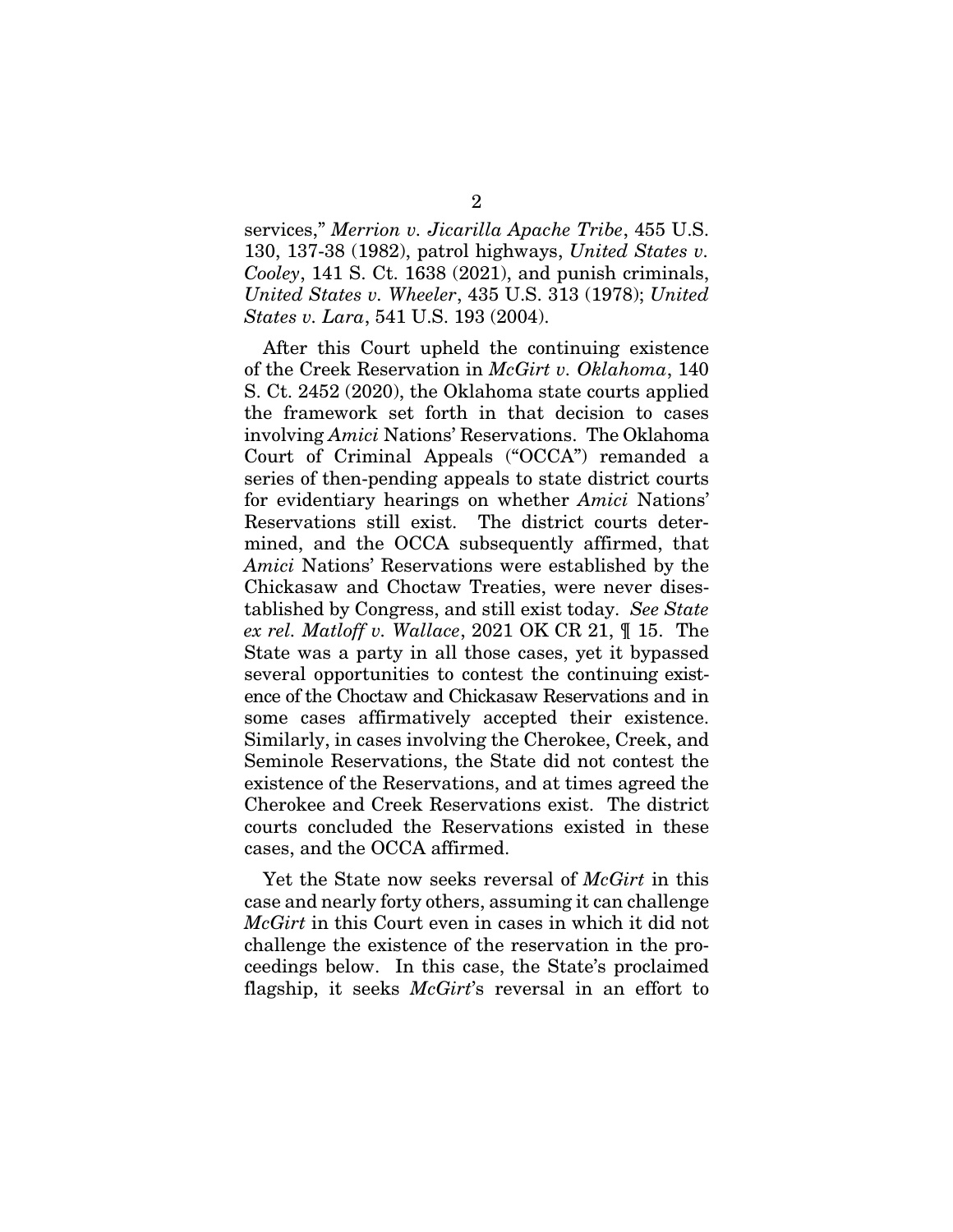negate the OCCA's decision recognizing the existence of the Cherokee Reservation (and does so in several other cases, as well). In other cases, it seeks the negation of the OCCA's decisions on the existence of the Chickasaw, Choctaw and Seminole Reservations, and in still others, the State seeks to challenge the OCCA's rulings that under *McGirt*, the Creek Reservation still exists. In all of these cases it urges that if *McGirt* is reversed none of these reservations will survive, wholly disregarding the independent treaty history of each tribe.

Were this effort to succeed, the treaty promises of new homelands made to *Amici* Nations in order to clear them from the southeast would disappear. And the Five Tribes' work and financial investments to implement *McGirt* and its follow-on cases, made in coordination with federal partners, state agencies, and local governments, would be for naught. *See, e.g.*, Br. of *Amicus Curiae* Chickasaw Nation at 4-15, *Oklahoma v. Beck*, No. 21-373 ("Chickasaw *Beck* Br."); Br. of *Amicus Curiae* Choctaw Nation of Okla. at 9-16, *Oklahoma v. Sizemore*, No. 21-326 ("Choctaw *Sizemore* Br."). As *Amici* Nations explain in this brief, the State's effort fails because none of the State's petitions provides a vehicle to challenge *McGirt*. 2

#### SUMMARY OF ARGUMENT

The State's attack on *McGirt* fails because it is chaotic, misleading, and driven by political considerations, not law. In the first place, the State cannot use

<sup>2</sup> *Amici* Nations agree with Respondent's and other *amici*'s explanations why the Court should not consider the State's argument that it has concurrent jurisdiction over crimes by non-Indians against Indians in Indian country.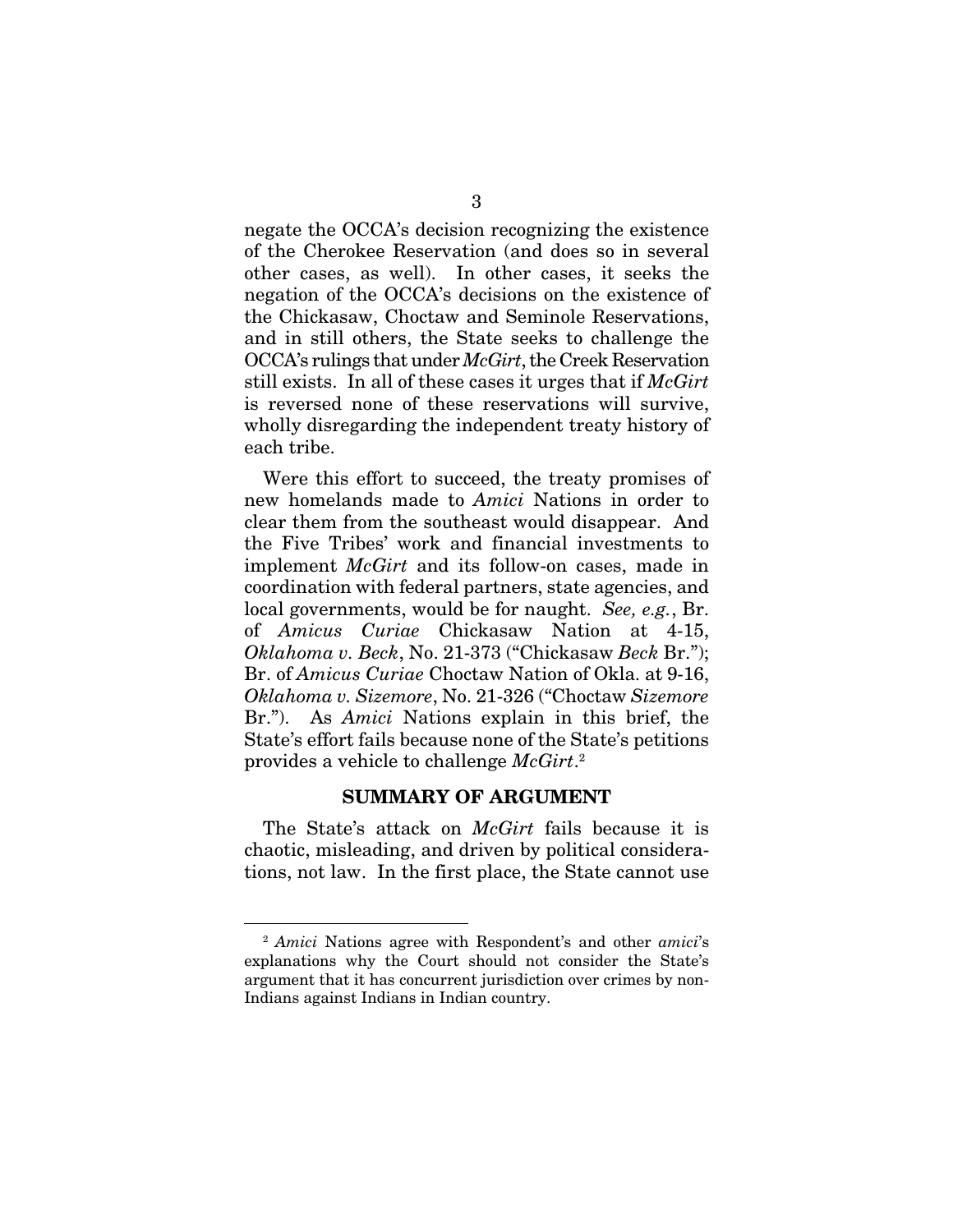an attack on *McGirt* to challenge the OCCA's decisions acknowledging Reservations not at issue in *McGirt*. The existence of any one Reservation depends on the enactments that established and affected that Reservation. Simply stated, reservations are not fungible. Basic procedural reasons also doom the State's petitions attacking all Five Tribes' Reservations, including the Creek Reservation. The State must have standing to challenge the existence of any Reservation, but this case and almost every other case in which the State seeks certiorari are moot because the state criminal cases below have been dismissed. The State must also preserve arguments below to advance them here. Yet, it waived its challenges by affirmatively accepting the existence of the Cherokee, Chickasaw, Choctaw, and Creek Reservations and by failing to contest the facts and law showing all Five Tribes' Reservations still exist. For these reasons, the State's petition in this case, and every other one challenging *McGirt* it has filed, should be denied.

#### REASONS FOR DENYING PETITION

The State's challenge to *McGirt* is political, not legal. In court, the State earlier accepted the existence of most of the Five Tribes' Reservations. It did not argue that those Reservations do not presently exist, either under the Court's decision in *McGirt*, or under the alternative analysis that it now argues the dissent advocated in *McGirt*. *See* Tr. of Evidentiary Hr'g at 9:18-10:1, *State v. Martin*, No. CF-2016-782A (Okla. Dist. Ct. Oct. 9, 2020) (Assistant Attorney General explains that "[t]he State has no position" on the existence of the Chickasaw Reservation and "that is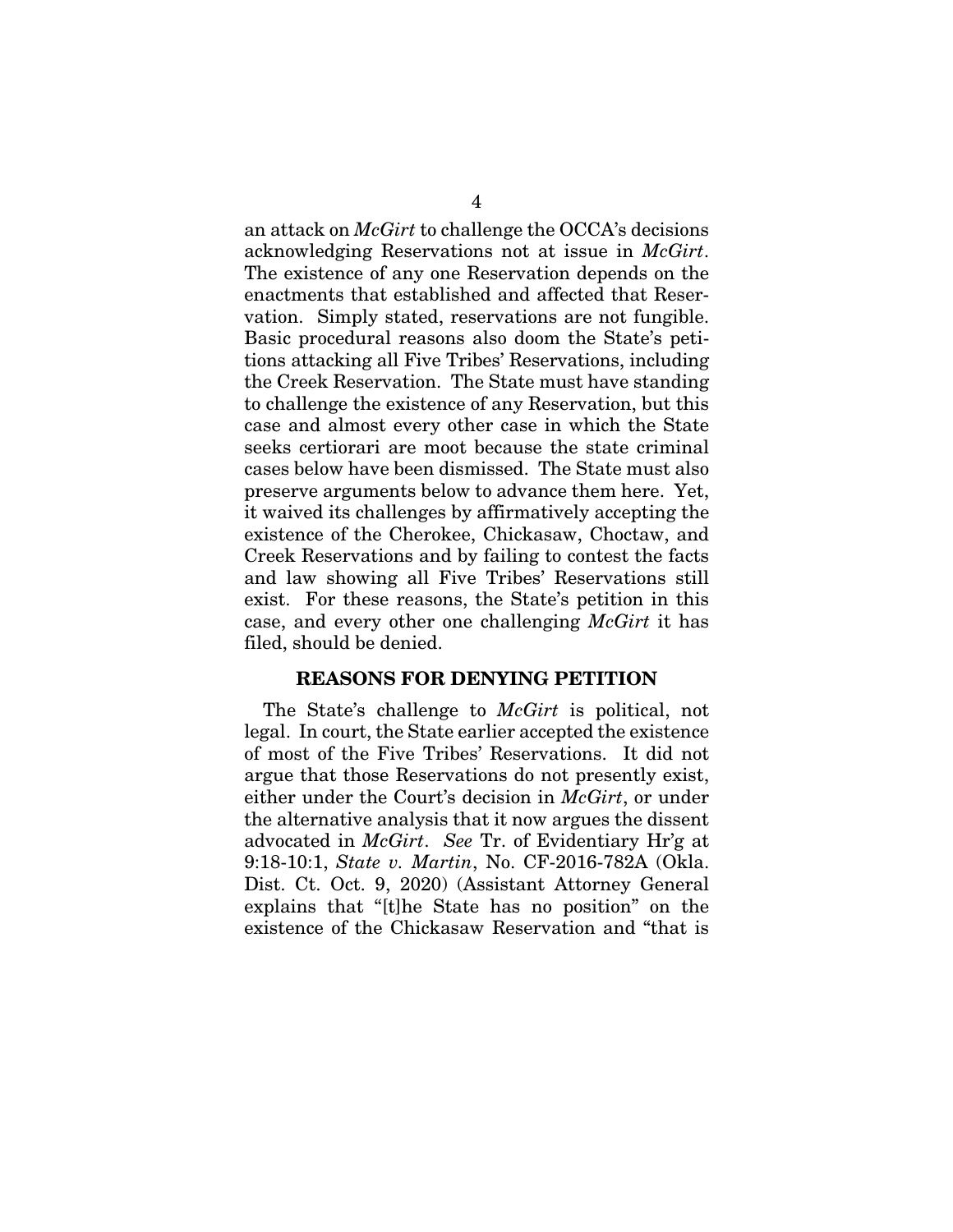directly from the Attorney General").3 But after the elected Attorney General left office, the State's current Governor calculated that the recent change in this Court's composition could give the State another shot at *McGirt*, and he appointed a new Attorney General to further that strategy.4

The State then frantically changed gears, and has since filed dozens of petitions in this Court aimed at *McGirt*. That effort is both procedurally infirm and substantively inadequate. Its weakness is illustrated by the State's assertion, purporting to speak for the United States, that the federal government cannot handle the work of implementing *McGirt*, which is a position the United States has neither advanced as a statement of fact nor as a basis for certiorari. *Cf.* Br. for U.S. as *Amicus Curiae* Respecting Appl. for a Stay at 7, 26-27, 29, *Oklahoma v. Bosse*, No. 20A161. That is an argument to be made in Congress; it does not support certiorari. Nor is that argument strengthened by the State's *amici*, who rely on junk science and incorrect, incomplete, and misleading information to assert that implementing *McGirt* simply is impossible

<sup>3</sup> This transcript is on file with counsel for *Amici* Nations and is available from the state District Court of Carter County as part of the record in *State v. Martin*.

<sup>4</sup> *See Defending State Sovereignty or Psychological Denial? Oklahoma's Attorney General Pushes U.S. Supreme Court to Reconsider the McGirt Decision*, Editorial, Tulsa World (Aug. 12, 2021), https://bit.ly/3Du1udL; Janelle Stecklein, *Experts: Supreme Court Could Clarify McGirt Ruling, Won't Overturn It*, Enid News (Aug. 19, 2021), https://bit.ly/3DovRSS; Carmen Forman, *New Oklahoma AG John O'Connor Talks McGirt, ABA Rating and State's Top Legal Issues*, Oklahoman (Sept. 5, 2021, 5:00 AM), https://bit.ly/3a6xGGz; Dick Pryor, *Capitol Insider: Governor Kevin Stitt On State-Tribal Relations*, KGOU (Feb 5, 2021 5:10 PM), https://bit.ly/3ypYRG5.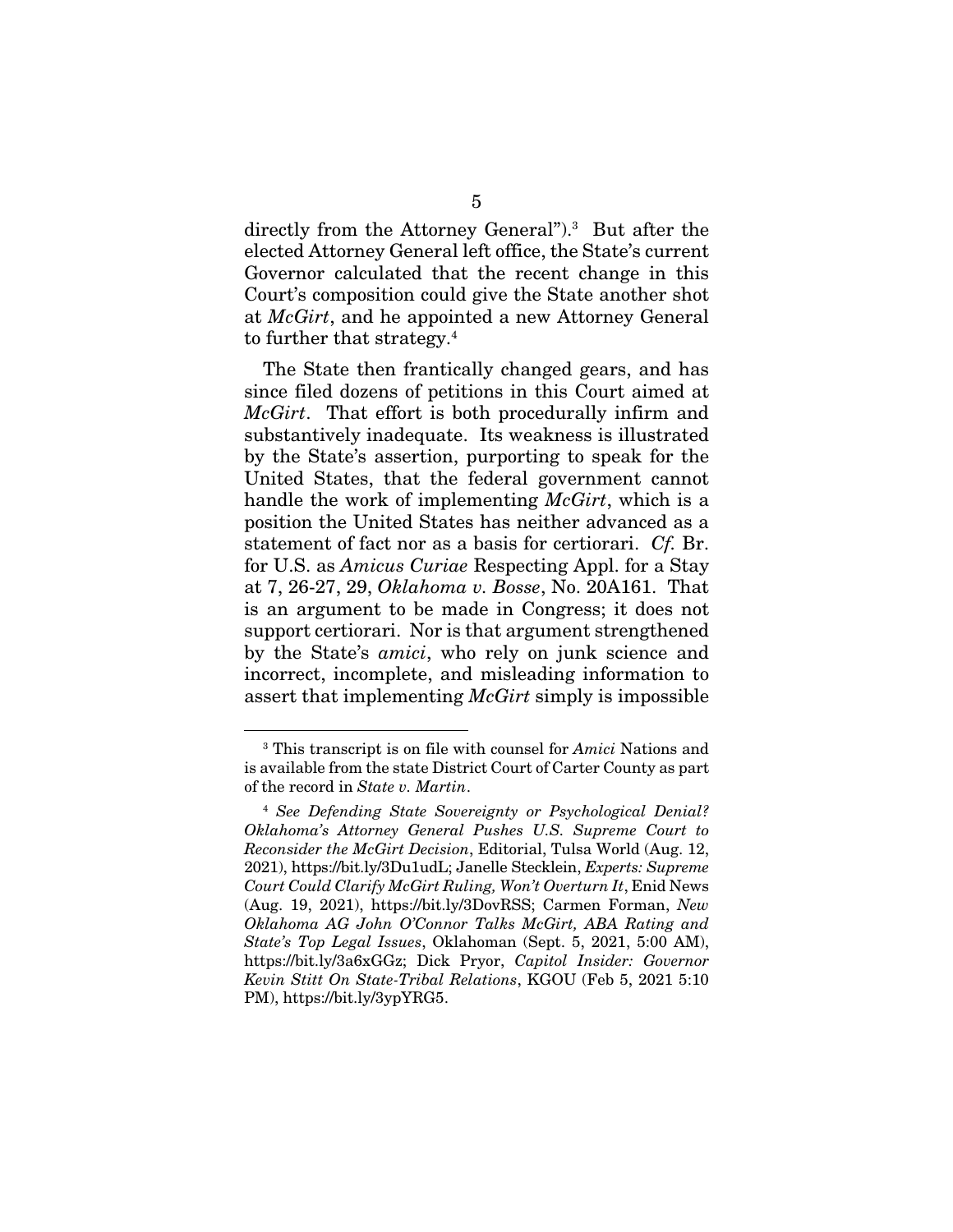so *McGirt* must be reversed. Br. of *Amicus Curiae* Cherokee Nation at 4-12 ("Cherokee *Amicus* Br."); *see*  Kevin Canfield, *Mayor Still Mum on Indian Affairs Commission's Request to Pull City's Brief Supporting McGirt Challenge*, Tulsa World (Nov. 2, 2021), https:// bit.ly/3kjHvXa. At the same time, the State refuses to accept *McGirt*, and opposes any additional funding or intergovernmental agreements to support the transitional criminal justice challenges the United States and the Five Tribes are working to overcome. *See*  Chickasaw *Beck* Br. at 6-7, 13-14. All of this succeeds only in revealing that the State has no basis for asking this Court to revisit *McGirt*.

In fact, *McGirt* is a victory for the rule of law. It was argued by skilled advocates with different views of the law, and it was decided. Its framework was applied by the OCCA to other Reservations. Now the Five Tribes and others are working in good faith toward implementation and criminals are being brought to justice. The State's pending petitions offer no reason to abandon that course.

#### I. THE STATE CANNOT USE AN ATTACK ON *McGIRT* TO CHALLENGE DECISIONS THAT DO NOT DEAL WITH THE CREEK RESERVATION, OR VICE VERSA*.*

The State presents no argument in this or any other petition as to why the OCCA's determinations as to the Cherokee, Chickasaw, Choctaw, and Seminole Reservations warrant reversal, other than to attack the Court's decision on the Creek Reservation in *McGirt*, state its agreement with the dissent in that case, and make the unsupported factual assertion that all Five Tribes' Reservations were disestablished. Pet. 18. Lacking a sufficient foundation, that argument collapses. Reservations are not uniform, and no non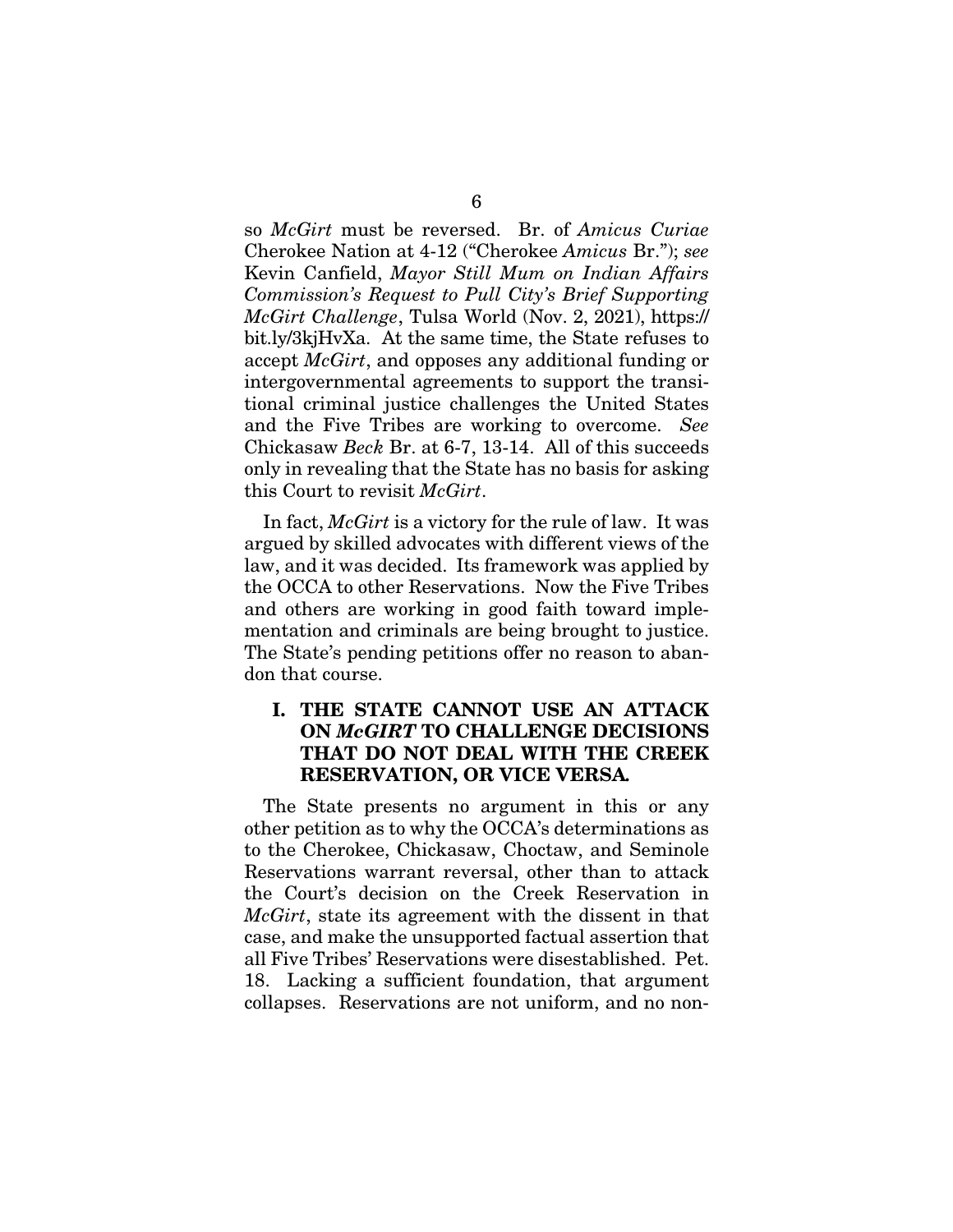Creek Reservation was at issue in *McGirt*. Indeed, *McGirt* plainly rejected the notion that its decision was binding on tribes other than the Muscogee (Creek) Nation:

If we dared to recognize that the Creek Reservation was never disestablished, Oklahoma and dissent warn, our holding might be used by other tribes to vindicate similar treaty promises. Ultimately, Oklahoma fears that perhaps as much as half its land and roughly 1.8 million of its residents could wind up within Indian country.

It's hard to know what to make of this self-defeating argument. *Each tribe's treaties must be considered on their own terms, and the only question before us concerns the Creek.*

140 S. Ct. at 2478-79 (emphasis added).

Nor was the Creek Reservation at issue in the OCCA decision in this case, or the other cases only dealing with the Cherokee, Chickasaw, Choctaw, and Seminole Reservations. After *McGirt*, the OCCA applied that decision's analytical framework to the treaties and statutes concerning the establishment and continuing existence of *Amici* Nations' Reservations. It found that framework, applied to those enactments, compelled acknowledgment of the Chickasaw and Choctaw Reservations. *Bosse v. State*, 2021 OK CR 3, 484 P.3d 286, *withdrawn on other grounds*, 2021 OK CR 23, 495 P.3d 669, *reservation ruling reaffirmed*, 2021 OK CR 30 (Chickasaw); *Sizemore v. State*, 2021 OK CR 6, 485 P.3d 867 (Choctaw). In the same manner, the OCCA considered and acknowledged the continuing existence of the Cherokee and Seminole Reservations. *Hogner v. State*, 2021 OK CR 4 (Cherokee); *Grayson v. State*,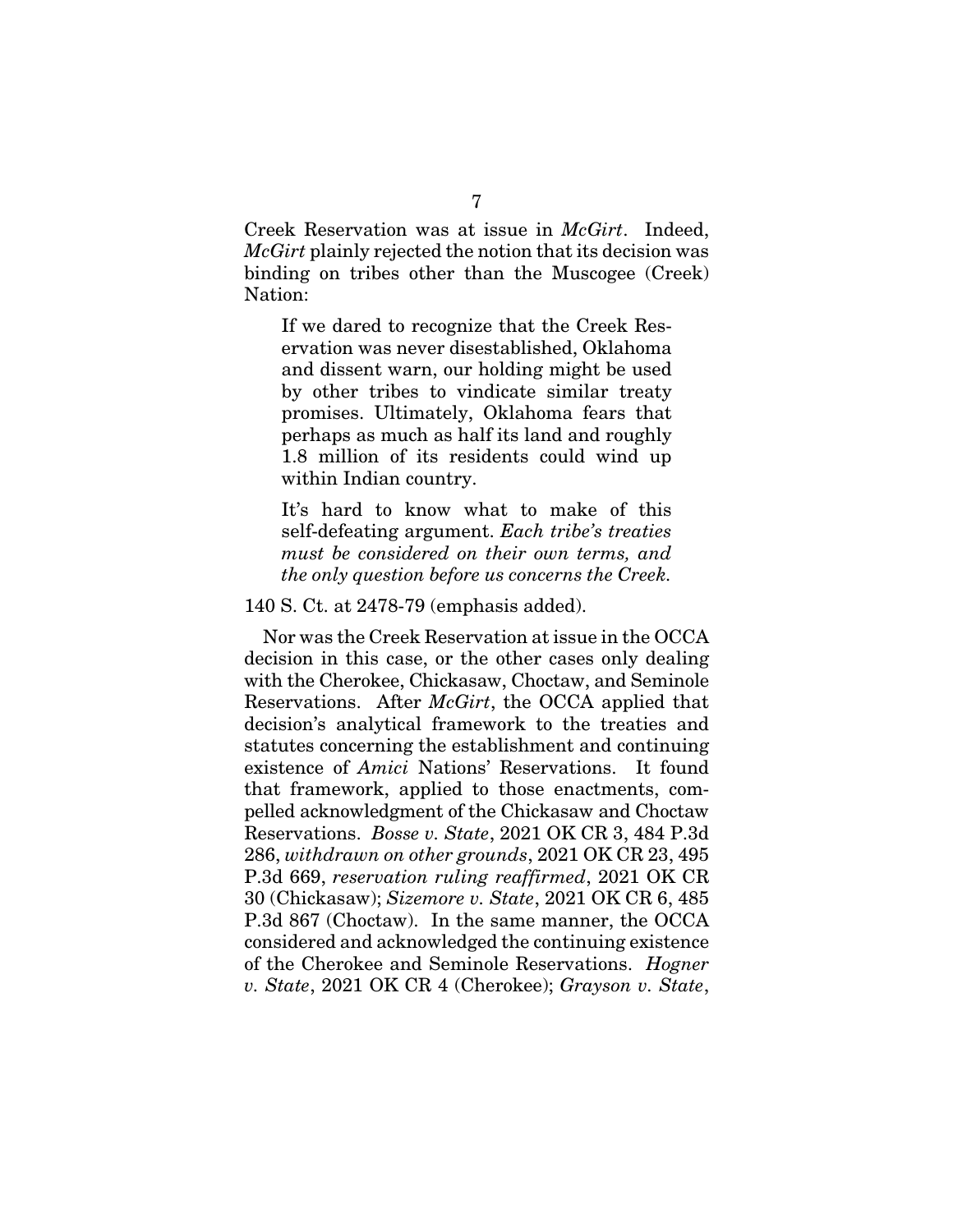2021 OK CR 8, 485 P.3d 250, *as corrected* (Apr. 23, 2021) (Seminole).

The OCCA's conclusions that these Nations' Reservations still exist properly relied on the reasoning in *McGirt*. But that does not permit the State to rely solely on *McGirt* to attack those decisions. The State cannot simply ask this Court to assume that if *McGirt* was wrong with respect to the Creek Reservation, other Reservations likewise do not exist. Instead, as *McGirt* acknowledged, the diminishment analysis requires the evaluation of the treaties and statutes that created and affected the Reservation under consideration. *See Nebraska v. Parker*, 577 U.S. 481, 487-88 (2016) (citing *Solem v. Bartlett*, 465 U.S. 463, 467 (1984); *Hagen v. Utah*, 510 U.S. 399, 411 (1994); *United States v. Ron Pair Enters., Inc.*, 489 U.S. 235, 241 (1989)). That statutory analysis can and does yield different results in different cases due to the different treaties and statutes at issue in each case. *McGirt*, 140 S. Ct. 2465 (noting congressional abolition of Ponca and Otoe Reservations).

Obviously, the Creek Reservation was established, and its boundaries defined, by treaties *with the Muscogee (Creek) Nation*. *See McGirt*, 140 S. Ct. at 2460-62 (citing Treaty of Cusseta, Mar. 24, 1832, 7 Stat. 366; 1833 Treaty of Fort Gibson with the Creek, Feb. 14, 1833, 7 Stat. 417 ("1833 Creek Treaty"); 1856 Treaty of Washington with the Creeks and Seminoles, Aug. 7, 1856, 11 Stat. 699 ("1856 Creek & Seminole Treaty"); 1866 Treaty of Washington with the Creek, June 14, 1866, 14 Stat. 785). The Chickasaw and Choctaw Reservations were defined by treaties *with Amici Nations*. *See supra* at 1. And while the Creek Reservation was allotted under the 1901 Creek Allotment Agreement after the Muscogee (Creek) Nation refused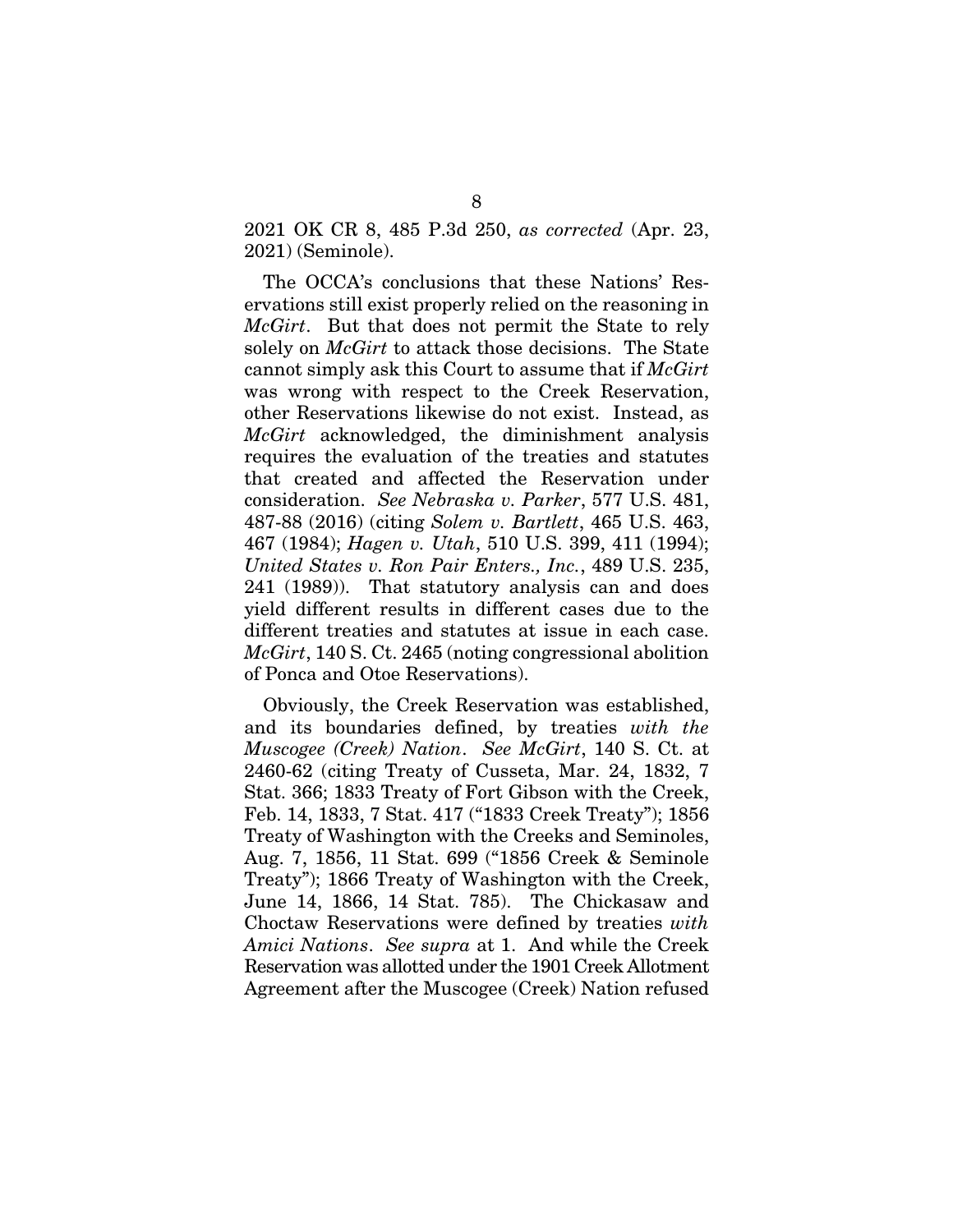to ratify a prior allotment agreement codified in Section 30 of the Curtis Act, Act of June 28, 1898, ch. 517, § 30, 30 Stat. 495, 514-19, *see McGirt*, 140 S. Ct. at 2463-64 (discussing Act of Mar. 1, 1901, ch. 676, 31 Stat. 861), *Amici* Nations' Reservations were allotted according to the Atoka Agreement with *Amici* Nations, which was separately codified in Section 29 of the Curtis Act, *see* 30 Stat. at 505-13, as later modified by the Act of July 1, 1902, ch. 1362, 32 Stat. 641.5

In the remanded proceedings, *Amici* Nations presented their unique treaty and allotment histories, explaining their statutes' similarities and differences with the Creek-specific statutes considered in *McGirt* and how the ruling in *McGirt* should be applied to *Amici* Nations' circumstances. *See, e.g.*, *Amicus Curiae*  Chickasaw Nation's Br. at 14-26, 29-33, *State v. Bosse*, No. CF-2010-00213 (Okla. Dist. Ct. filed Sept. 23, 2020), https://bit.ly/3BOXXVi; *Amicus Curiae* Choctaw Nation's Br. at 6-18, 29-33, *State v. Sizemore*, No. CF-2016-593 (Okla. Dist. Ct. filed Oct. 9, 2020),

<sup>5</sup> The other Five Tribes also have unique Reservation histories. The Cherokee Reservation was established and its boundaries defined by treaties and an agreement with the Cherokee Nation, *see* Treaty of New Echota, Dec. 29, 1835, 7 Stat. 478 (incorporating Treaty with the Western Cherokee, Feb. 14, 1833, 7 Stat. 414); 1866 Treaty of Washington with the Cherokee, July 19, 1866, 14 Stat. 799; Act of Mar. 3, 1893, ch. 209, 27 Stat. 612, and allotted under the 1902 Cherokee Allotment Agreement, Act of July 1, 1902, ch. 1375, 32 Stat. 716. The Seminole Reservation was established and its boundaries defined by treaties made with the Seminole (and some also with the Muscogee (Creek)), *see* 1833 Creek Treaty; Treaty of Payne's Landing, Mar. 28, 1833, 7 Stat. 423; 1856 Creek & Seminole Treaty; 1866 Treaty of Washington with the Seminole, Mar. 21, 1866, 14 Stat. 755, and allotted under the 1898 Seminole Allotment Agreement, Act of July 1, 1898, ch. 542, 30 Stat. 567.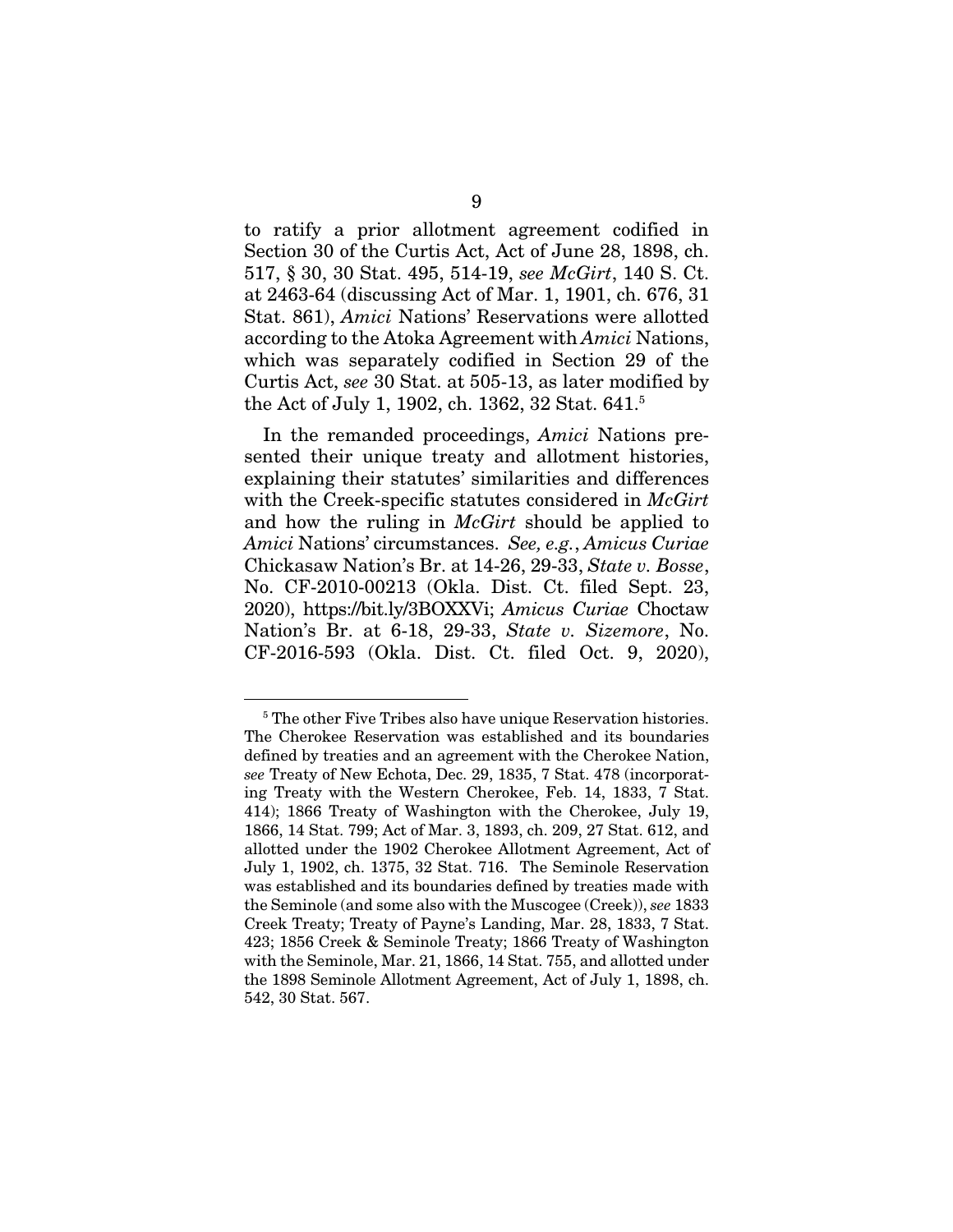https://bit.ly/3o2dagX.6 The District Courts and OCCA, in applying *McGirt*, concluded that these authorities were not ambiguous. If ambiguity had emerged, it would have been proper to resolve it by "consult[ing] contemporaneous usages, customs, and practices to the extent they shed light *on the meaning of the language in question* at the time of enactment," *McGirt*, 140 S. Ct. at 2468 (citing *New Prime Inc. v. Oliveira*, 139 S. Ct. 532, 538-39 (2019)) (emphasis added), i.e., the relevant facts surrounding the treatment of each Nation's Reservation. That would be so even where the text of treaties or statutes affecting the Muscogee (Creek) and *Amici* Nations were the same or similar, as application of the Indian canons of construction requires interpreting ambiguities in light of the particular circumstances of their enactment. *Minnesota v. Mille Lacs Band of Chippewa Indians*, 526 U.S. 172, 200, 201-02 (1999); *see Bryan v. Itasca County, Minnesota*, 426 U.S. 373, 392 (1976).

The differences between tribes' legal histories, and their possible relevance to the existence of the reservations, are the very issues that necessitated remanded evidentiary hearings in the first place. *See* Order Remanding for Evidentiary Hr'g at 2, *Castro-Huerta v. State*, No. F-2017-1203 (Okla. Crim. App. Aug. 19, 2020), https://bit.ly/3EWRXvW. And, indeed, after *McGirt* and *Sharp v. Murphy*, 140 S. Ct. 2412 (2020) (per curiam), were decided the State asked the OCCA in this and other cases for supplemental briefing and

<sup>6</sup> So did the Cherokee and Seminole Nations in cases dealing with their Reservations. *See* Cherokee Nation *Amicus* Br. at 9- 25, *State v. Spears*, No. CF-2017-1013 (Okla. Dist. Ct. filed Sept. 21, 2020), https://bit.ly/3bKLxmR; Br. of Seminole Nation as *Amicus Curiae* at 3-8, *State v. Grayson*, No. CF-2015-370 (Okla. Dist. Ct. filed Sept. 23, 2020), https://bit.ly/3qbtsa3.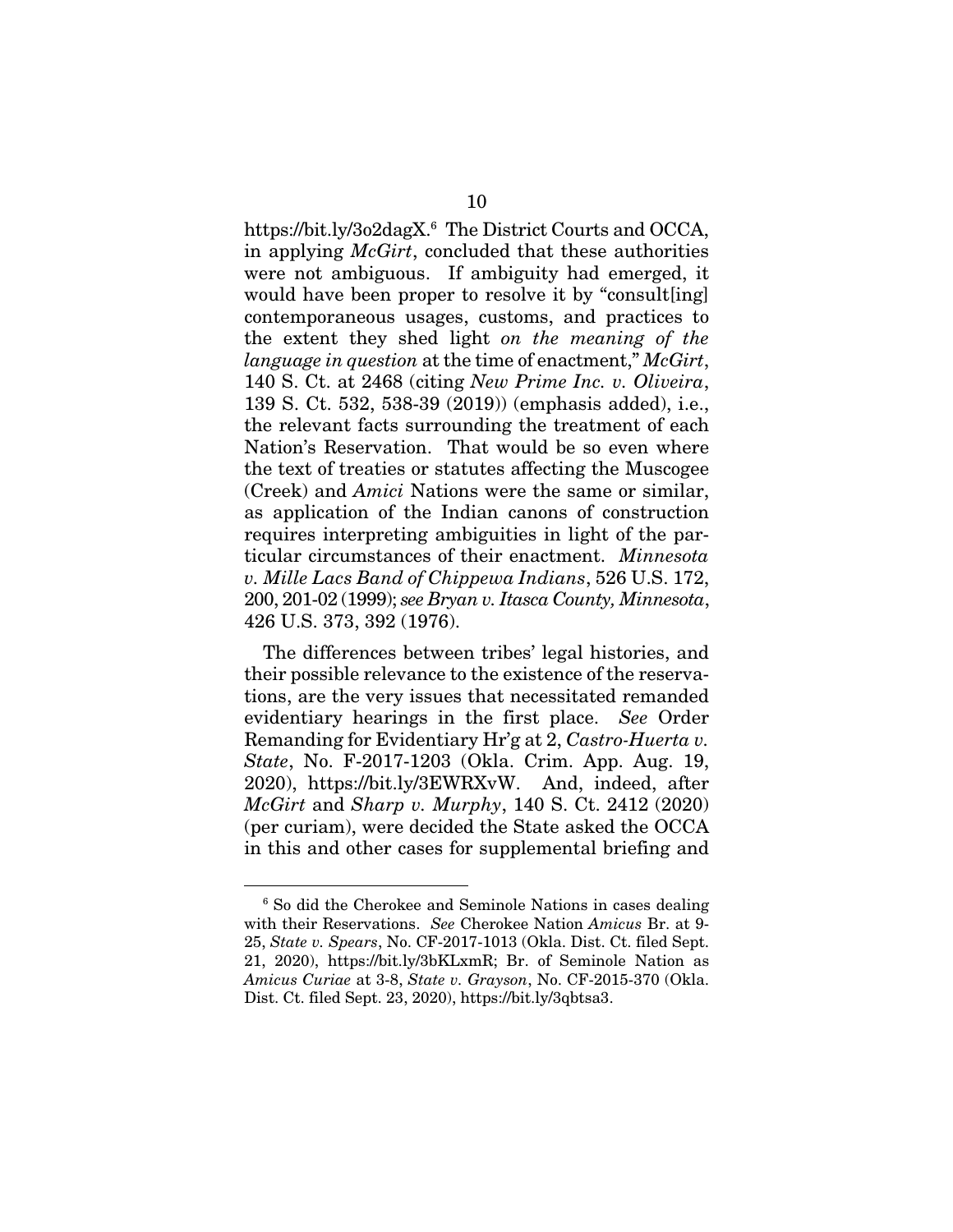time to review the record to determine "what, if any, findings have been made by the district court with regard to the *McGirt* issue; and whether any additional findings may be necessary." *E.g.*, Req. to File Resp. to Appellant's Jurisdictional Claim at 1-2, *Castro-Huerta v. State*, No. F-2017-1203 (Okla. Crim. App. filed July 16, 2020), https://bit.ly/3kf1fv2. The State ultimately chose not to contest or engage with history—but if it had, that would have necessitated additional factual development, specific to the tribe whose reservation was being challenged, and legal analysis addressed specifically to those facts. *McGirt* could not be solely relied on for those purposes, because it considered only the Creek Reservation.

Accordingly, the State cannot attack the OCCA's acknowledgements of other Reservations simply by challenging *McGirt*, or vice versa. The State's conclusory assertions that these Reservations were diminished are *ipse dixit*, not legal argument, and do not justify review. *See Granfinanciera, S.A. v. Nordberg*, 492 U.S. 33, 38 (1989) (refusing to consider argument that petitioner failed to brief and argue adequately before the Supreme Court).

The fact that the State challenges the Creek Reservation in some of its petitions is not an escape hatch, as the State's petitions could not be granted in any case for constitutional and procedural reasons we now explain.

#### II. THE STATE CANNOT USE MOOT CASES TO CHALLENGE *McGIRT*.

There is no "case or controversy" remaining for the Court to resolve by granting this petition. Accordingly, the State cannot use this petition to make any argument, much less an argument that *McGirt*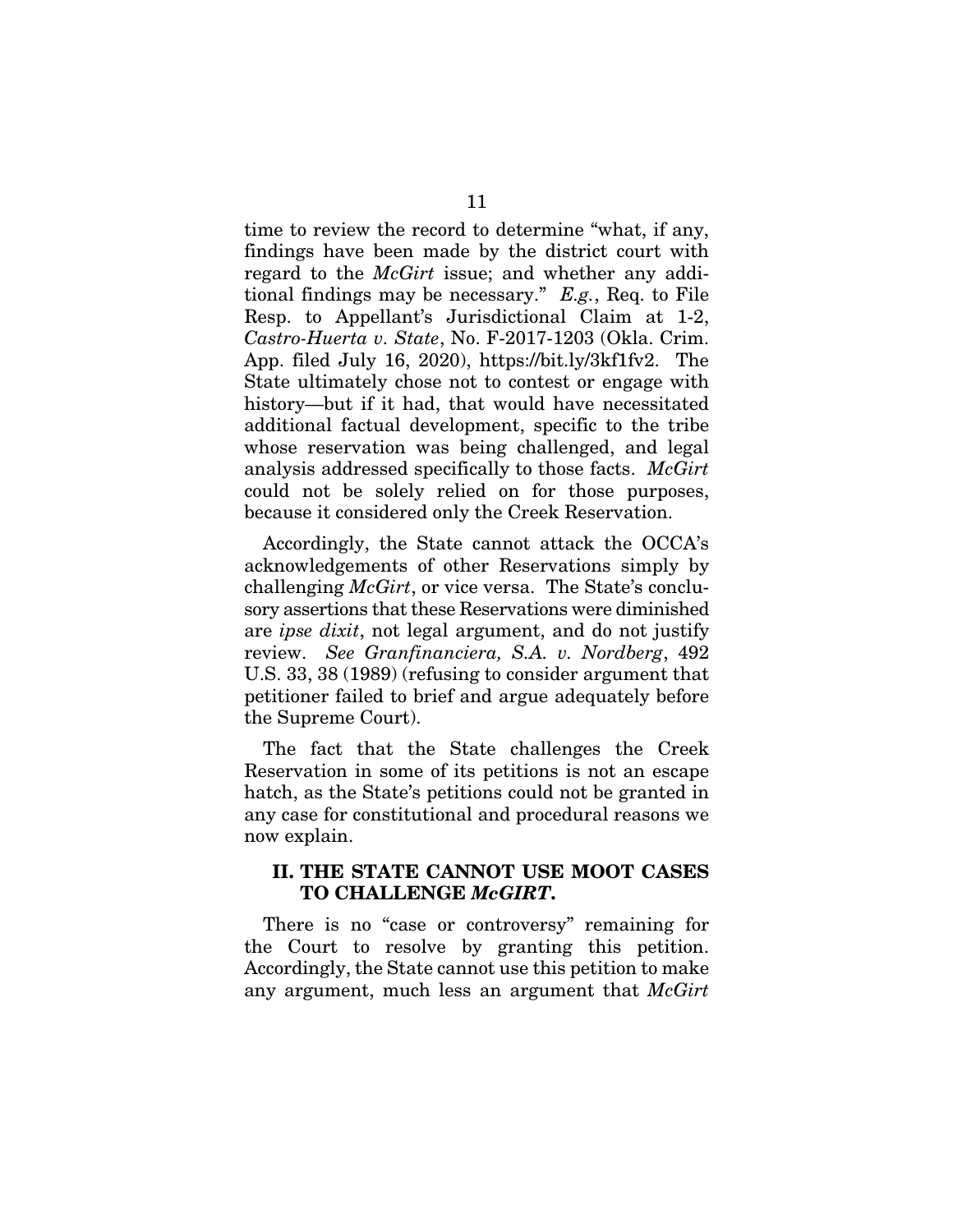should be reconsidered. The case began listing towards mootness on April 29, when the OCCA issued its decision, adopting the District Court's "thorough and well-reasoned" conclusions that the Cherokee Reservation was never disestablished as consistent with the OCCA's own ruling in *Spears v. State*, 2021 OK CR 7, 485 P.3d 873. Pet'r's App. 3a. The State immediately asked the OCCA to stay its mandate. Mot. to Stay Mandate, *Castro-Huerta v. State*, No. F-2017-1203 (Okla. Crim. App. filed Apr. 29, 2021), https://bit.ly/3ERQtmD. After this Court issued an emergency stay in *Oklahoma v. Bosse*, No. 20A161, the State renewed its motion. Renewed Mot. to Stay Mandate (filed May 27, 2021), https://bit.ly/3q6C6Xm. The OCCA then issued a stay, first for three days, Pet'r's App. 19a-20a, then indefinitely, *id.* 21a.

On September 14, after the State dismissed its petition in *Bosse*, Castro-Huerta moved the OCCA to lift the stay in his case. Mot. to Lift Stay & Issue Mandate (filed Sept. 14, 2021), https://bit.ly/3mWR xzv. The State said nothing in response, even though it was then preparing its petition for certiorari in this case, which it filed three days later. A week after Respondent filed his motion with the OCCA, that court lifted its stay and issued the mandate. *See* Order of Sept. 21, 2021, *Castro-Huerta v. State*, No. F-2017- 1203 (Okla. Crim. App. Sept. 21, 2021), https://bit.ly/ 3BTnH2P. The mandate was transmitted to the District Court, where the State remained silent. Six days later, the District Court ordered the "[c]ase dismissed . . . due to lack of jurisdiction," and vacated Respondent's judgment and sentence. *See* Docket Entry, *State v. Castro-Huerta*, No. CF-2015-6478 (filed Sept. 27, 2021), https://bit.ly/3obkGWS.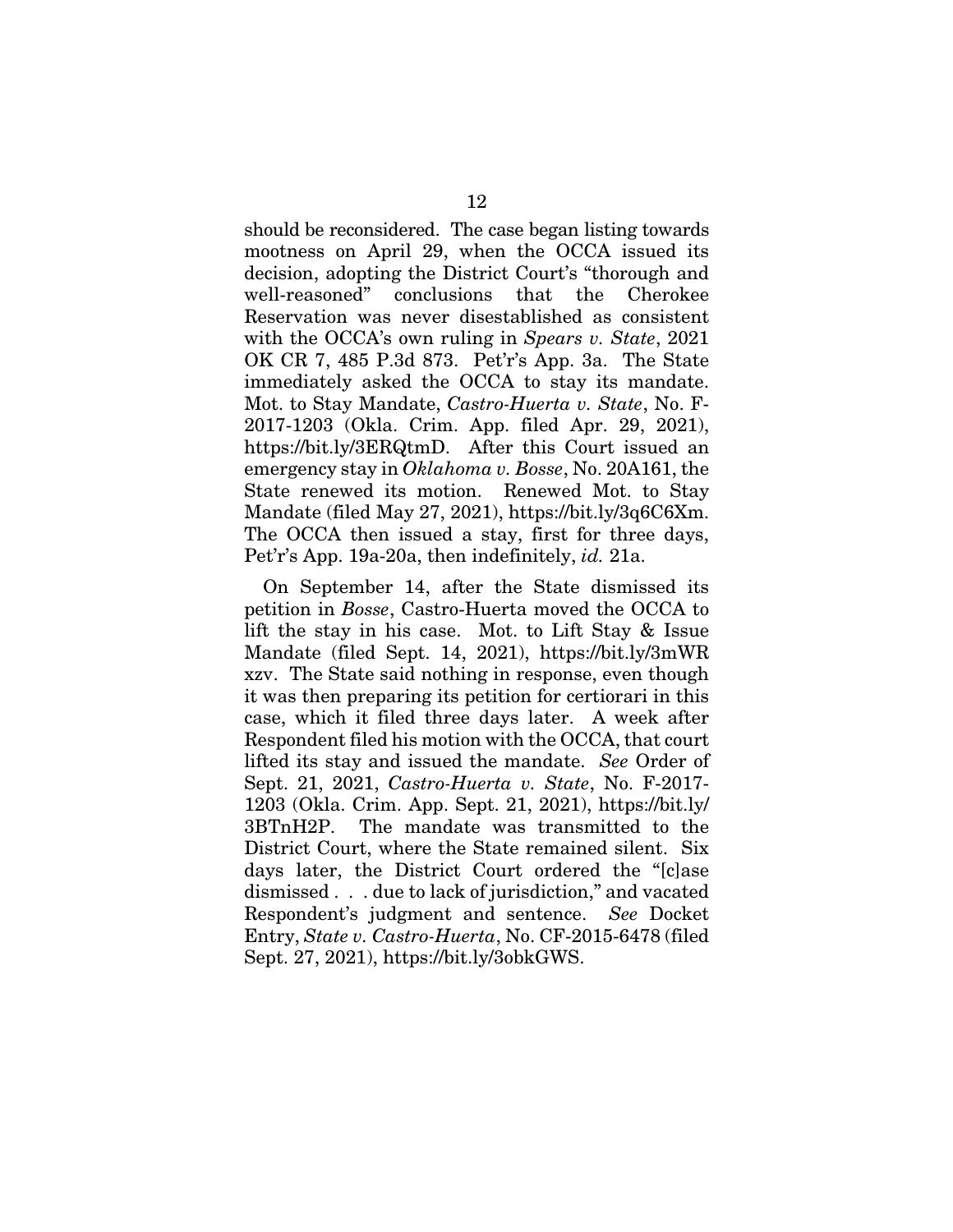That dismissal mooted this case. Because the state charges and conviction appealed below have been dismissed and vacated, any decision on their validity would not offer relief. *See Chafin v. Chafin*, 568 U.S. 165, 172 (2013). It would only provide an academic opinion on whether those charges should have been brought. Such an exercise would be purely advisory. *Steel Co. v. Citizens for a Better Env't*, 523 U.S. 83, 101 (1998). The one exception to mootness which this Court has recognized—capable of repetition yet evading review—does not apply. *See Kingdomware Techs., Inc. v. United States*, 136 S. Ct. 1969, 1976 (2016). This case deals with a lengthy criminal sentence and so cannot be said to "evade[] review." Nor is there any indication that Castro-Huerta is likely to be prosecuted again for his crimes in state court, since he has been in federal custody on federal charges for his crimes since April 6, 2021, Returned Arrest Warrant, *United States v. Castro-Huerta*, No. 4:20-cr-00255-CVE (N.D. Okla. guilty plea Nov. 2, 2021), ECF No. 33; Waiver of Detention Hr'g & Consent to Order of Detention Pending Further Proceedings, ECF No. 32, and on October 15 pleaded guilty, Plea Agreement, ECF No. 52.

That identical scenario has replayed repeatedly. The State currently seeks certiorari in forty cases involving thirty-nine individuals. Thirty-five of those cases have been mooted by District Court orders below.7 To date, thirty-seven respondents have been

<sup>7</sup> Many of these orders were issued before the State sought certiorari in these cases, yet the State has never included a dismissal order in its appendices. *Cf.* Rule 14.1(*i*)(i)-(ii). *See State v. Bain*, No. CF-2018-196 (Okla. Dist. Ct. Apr. 22, 2021), https://bit.ly/3GVvilm; *State v. Ball*, No. CF-2018-89 (Okla. Dist. Ct. Apr. 22, 2021), https://bit.ly/3CcSIzb; *State v. Ball*, No. CF-2018-157 (Okla. Dist. Ct. July 28, 2021), https://bit.ly/3qK5BPb;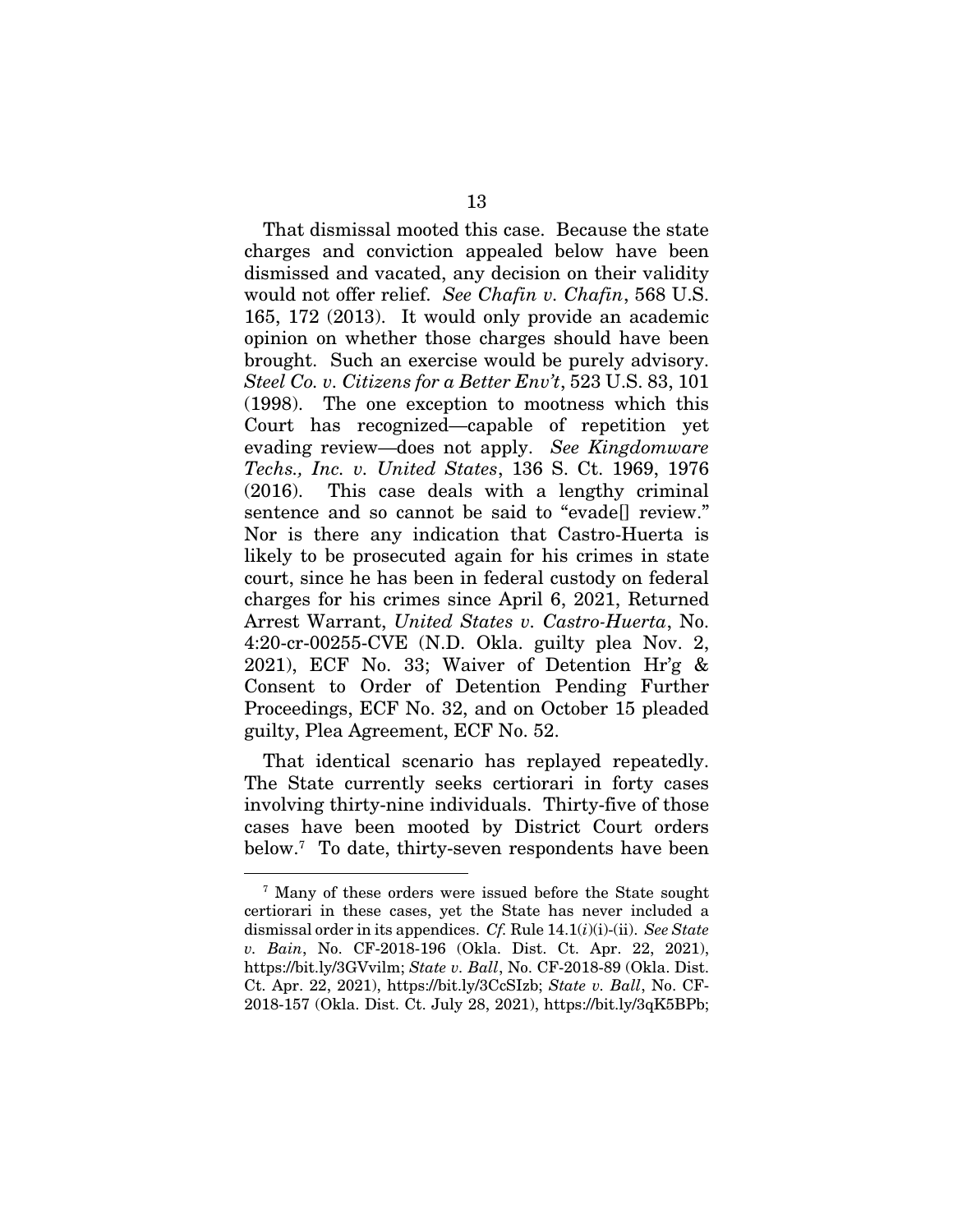*State v. Beck*, No. CF-2017-23 (Okla. Dist. Ct. May 6, 2021), https://bit.ly/3o0T1YE; *State v. Brown*, No. CF-2017-257 (Okla. Dist. Ct. Mar. 25, 2021), https://bit.ly/3HlBIKJ; *Castro-Huerta*, No. CF-2015-6478; *State v. Cooper*, No. CF-2016-535 (Okla. Dist. Ct. Apr. 28, 2021), https://bit.ly/3qEcVeR; *State v. Cottingham*, No. CF-2015-350 (Okla. Dist. Ct. July 8, 2021), https://bit.ly/3mN XVsD; *State v. Davis*, No. CF-2018-1994 (Okla. Dist. Ct. Apr. 22, 2021), https://bit.ly/3wmnnbV; *State v. Epperson*, No. CF-2014- 170 (Okla. Dist. Ct. May 18, 2021), https://bit.ly/3BRVDNr; *State v. Fox*, No. CF-2018-7 (Okla. Dist. Ct. Aug. 18, 2021), https:// bit.ly/3bJe3Ft; *State v. Harjo*, No. CF-2016-692 (Okla. Dist. Ct. May 10, 2021), https://bit.ly/3kYItc3; *State v. Hathcoat*, No. CF-2016-207 (Okla. Dist. Ct. Mar. 25, 2021), https://bit.ly/3BP6N5A; *State v. Howell*, No. CF-2015-186 (Okla. Dist. Ct. Apr. 16, 2021), https://bit.ly/3BTAZfQ; *State v. Jackson*, No. CF-2014-5892 (Okla. Dist. Ct. Apr. 16, 2021), https://bit.ly/3ELMQ1t; *State v. Janson*, No. CF-2016-5428 (Okla. Dist. Ct. Apr. 28, 2021), https://bit.ly/ 30310wq; *State v. Johnson*, No. CF-2017-316 (Okla. Dist. Ct. Apr. 22, 2021), https://bit.ly/3qctfUc; *State v. Jones*, No. CF-2017-973 (Okla. Dist. Ct. May 11, 2021), https://bit.ly/3qc3xPI; *State v. Jones*, No. CF-2016-591 (Okla. Dist. Ct. Aug. 10, 2021), https:// bit.ly/3GOYgDv; *State v. Kepler*, No. CF-2014-3952 (Okla. Dist. Ct. July 26, 2021), https://bit.ly/3CTLPE6; *State v. Leathers*, No. CF-2018-1340 (Okla. Dist. Ct. Sept. 14, 2021), https://bit.ly/3k cMV6p; *State v. Little*, No. CF-2018-1700 (Okla. Dist. Ct. July 14, 2021), https://bit.ly/3kH0yuX; *State v. Martin*, No. CF-2016-782A (Okla. Dist. Ct. June 16, 2021), https://bit.ly/3kafeCG; *State v. McCombs*, No. CF-2016-6878 (Okla. Dist. Ct. Oct. 12, 2021), https://bit.ly/3o0Zxie; *State v. Mitchell*, No. CF-2015-4207 (Okla. Dist. Ct. Apr. 27, 2021), https://bit.ly/3BQeqbK; *State v. Mize*, No. CF-2017-3891 (Okla. Dist. Ct. Apr. 28, 2021), https:// bit.ly/31qlmzW; *State v. Ned*, Nos. CF-2020-23, CM-2020-45 (Okla. Dist. Ct. Aug. 24, 2021), https://bit.ly/31pSB6q; *State v. Perales*, No. CF-2015-355 (Okla. Dist. Ct. Sept. 13, 2021), https://bit.ly/3qGRKsL; *State v. Perry*, No. CF-2018-3720 (Okla. Dist. Ct. Apr. 27, 2021), https://bit.ly/3bJf4NN; *State v. Shriver*, No. CF-2015-395 (Okla. Dist. Ct. Aug. 5, 2021), https://bit.ly/ 3qAN0ox; *State v. Spears*, No. CF-2017-1013 (Okla. Dist. Ct. Apr. 20, 2021), https://bit.ly/3ooKizy; *State v. Starr*, No. CF-2016-80 (Okla. Dist. Ct. Mar. 22, 2021), https://bit.ly/3wn1iKs; *State v. Stewart*, No. CF-2010-4428 (Okla. Dist. Ct. May 5, 2021),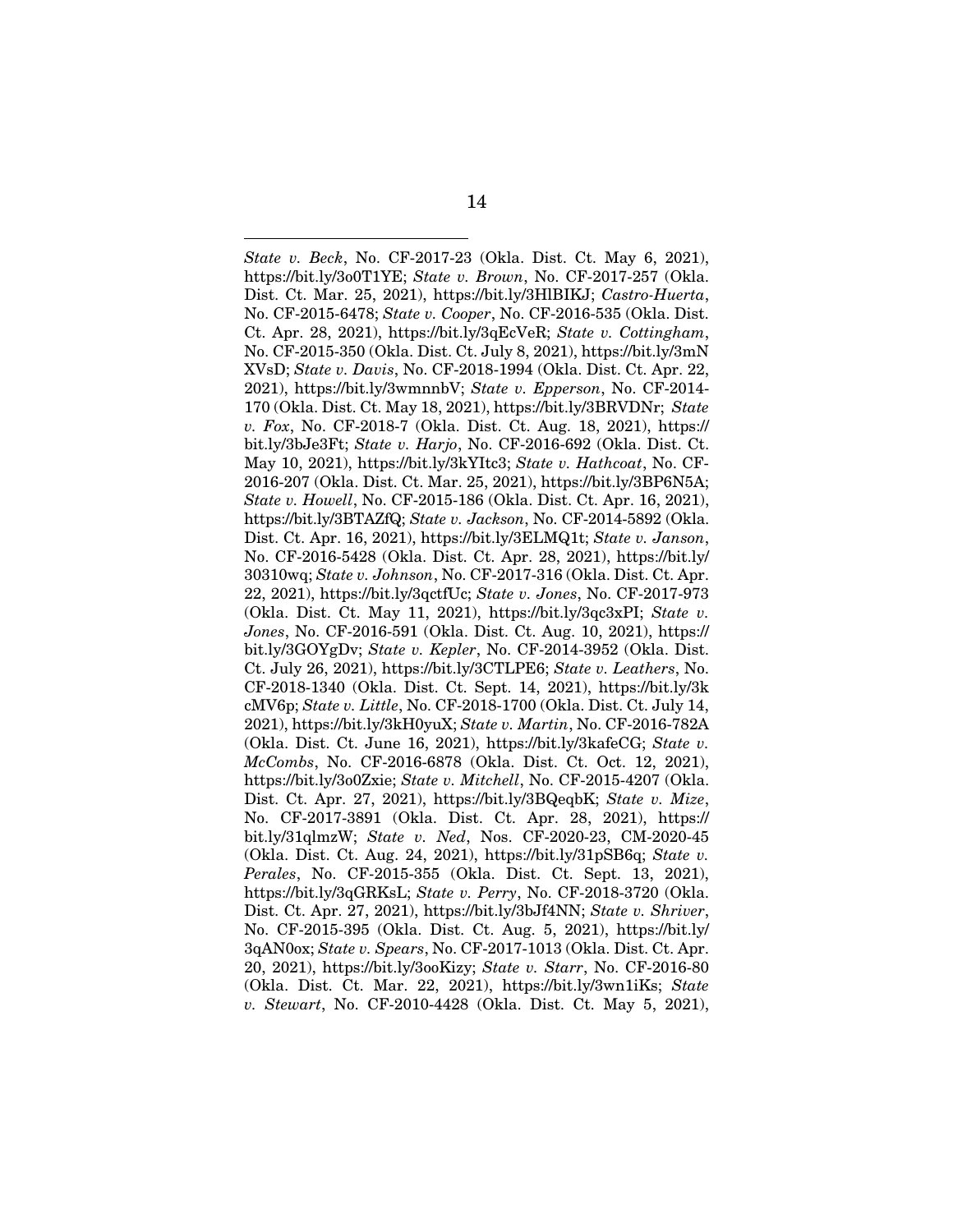indicted by federal or tribal authorities.<sup>8</sup> Nine respondents, including Castro-Huerta, have pleaded

https://bit.ly/3kblnhM; *State v. Williams*, No. CF-2014-4936 (Okla. Dist. Ct. May 4, 2021), https://bit.ly/3k9OMZR; *State v. Yargee*, No. CF-2018-4926 (Okla. Dist. Ct. July 9, 2021), https://bit.ly/3wRdcMT.

<sup>8</sup> *Cherokee Nation v. Perales*, No. CRM-21-261 (Cherokee Nation Dist. Ct. filed Mar. 9, 2021); *Cherokee Nation v. Shriver*, No. CRM-21-56 (Cherokee Dist. Ct. filed Mar. 30, 2021); *Muscogee (Creek) Nation v. Epperson*, No. CF-2021-973 (Muscogee (Creek) Dist. Ct. filed Sept. 22, 2021); *Muscogee (Creek) Nation v. Starr*, No. CM-2021-591 (Muscogee (Creek) Dist. Ct. filed Aug 30, 2021); *United States v. Bain*, No. 6:20-cr-00139-JFH (E.D. Okla. filed Dec. 8, 2020); *United States v. Ball*, No. 6:20-cr-00110-RAW (E.D. Okla. filed Sept. 22, 2020); *United States v. Beck*, No. 6:21-cr-00142-JWD (E.D. Okla. plea entered Oct. 14, 2021); *United States v. Brown*, No. 6:20-cr-00109-DCJ-1 (E.D. Okla. convicted Sept. 1, 2021); *United States v. Castro-Huerta*, No. 4:20-cr-00255-CVE-2 (N.D. Okla. plea entered Oct. 15, 2021); *United States v. Cooper*, No. 6:21-cr-00070-JFH (E.D. Okla. filed Mar. 19, 2021); *United States v. Cottingham*, No. 4:20-cr-00209-GKF-1 (N.D. Okla. plea entered June 10, 2021); *United States v. Davis*, No. 4:20-cr-00316- CVE-1 (N.D. Okla. filed Dec. 8, 2020); *United States v. Fox*, No. 6:21-mj-00251-KEW-1 (E.D. Okla. filed May 17, 2021); *United States v. Grayson*, No. 6:21-cr-00166-RAW-1 (E.D. Okla. filed Apr. 12, 2021); *United States v. Harjo*, No. 6:21-cr-00022-RAW-1 (E.D. Okla. convicted Nov. 16, 2021); *United States v. Hathcoat*, No. 6:21-cr-00018-RAW-1 (E.D. Okla. filed Feb. 24, 2021); *United States v. Howell*, No. 4:21-cr-00121-JFH-1 (N.D. Okla. filed Mar.17, 2021); *United States v. Jackson*, No. 4:20-cr-00310-CVE-1 (N.D. Okla. plea entered Nov. 10, 2021); *United States v. Janson*, No. 4:21-cr-00197-GKF-1 (N.D. Okla. plea entered June 17, 2021); *United States v. Johnson*, No. 6:21-cr-00183-BMJ-1 (E.D. Okla. filed Apr. 19, 2021); *United States v. Jones*, No. 4:21 cr-00023-GKF-1 (N.D. Okla. convicted June 23, 2021), *appeal docketed* No. 21-5079 (10th Cir. filed Oct. 24, 2021); *United States v. Jones*, No. 6:21-cr-00118-JFH-1 (E.D. Okla. filed Mar. 22, 2021); *United States v. Kepler*, No. 4:20-cr-276-GKF-1 (N.D. Okla. convicted Apr. 26, 2021); *United States v. Leathers*, No. 4:21-cr-00163-CVE-1 (N.D. Okla. filed Mar. 19, 2021); *United States v.*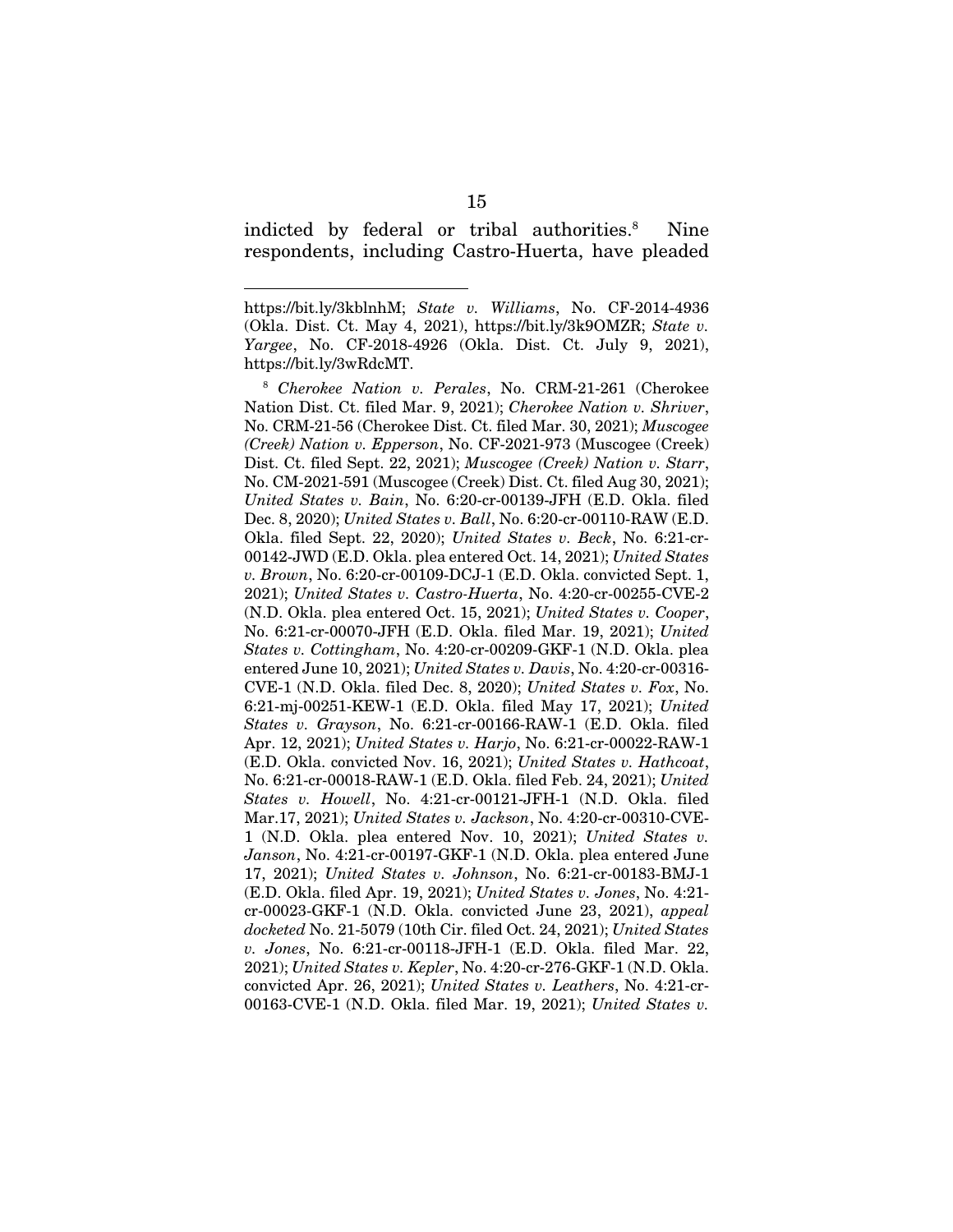guilty. *Beck*; *Castro-Huerta*; *Cottingham*; <sup>9</sup> *Jackson*; *Janson*; *Martin*, No. 6:21-cr-00047-JFH-1; *Mitchell*; *Stewart*; *Yargee*. Four more have been convicted. *Brown*; *Harjo; Jones*, No. 4:21-cr-00023-GKF; *Kepler*. Fourteen are awaiting a trial scheduled in the next three months. *Ball*; *Cooper*; *Davis*; *Grayson*; *Howell*; *Johnson*; *Leathers*; *Little*; *Martin*, No. 6:21-cr-00221- TDD-1; *McCombs*; *McDaniel*; *Mize*; *Perry*; *Williams*. These cases present no basis for review of the state convictions which the State's petitions seek to uphold. The five cases that have not been dismissed below are otherwise procedurally infirm, for reasons that would also doom this petition, were it not moot.

9 Cottingham has moved to withdraw his plea, *see* Opposed Mot. to Withdraw Plea of Guilty, *Cottingham*, No. 4:20-cr-00209- GKF-1, ECF No. 45, but the court has not yet ruled.

*Little*, No. 4:21-cr-00162-CVE-1 (N.D. Okla. filed Apr. 8, 2021); *United States v. Martin*, No. 6:21-cr-00221-TDD-1 (E.D. Okla. filed May 17, 2021); *United States v. Martin*, No. 6:21-cr-00047- JFH-1 (E.D. Okla. plea entered July 14, 2021); *United States v. McCombs*, No. 4:20-cr-00262-GKF-1 (N.D. Okla. filed Nov. 3, 2020); *United States v. McDaniel*, No. 6:21-cr-00321-SLP-1 (E.D. Okla. filed Sept. 22, 2021); *United States v. Mitchell*, No. 4:20-cr-00254-JFH-1 (N.D. Okla. Sept. 29, 2021); *United States v. Mize*, No. 4:21-cr-00107-GKF-1 (N.D. Okla. filed Mar. 24, 2021); *United States v. Perry*, No. 4:20-cr-00218-GKF-1 (N.D. Okla. filed Oct. 6, 2020); *United States v. Sizemore*, No. 6:21-cr-00138-RAW-1 (E.D. Okla. filed Apr. 19, 2021); *United States v. Spears*, No. 4:20-cr-00296-GKF-1 (N.D. Okla. filed Nov. 18, 2020); *United States v. Stewart*, No. 4:20-cr-00260-GKF-1 (N.D. Okla. plea Sept. 16, 2021); *United States v. Williams*, No. 4:21-cr-00104-JFH-1 (N.D. Okla. filed Mar. 24, 2021); *United States v. Yargee*, No. 4:21-cr-00313-CVE-1 (N.D. Okla. plea entered Aug. 27, 2021). *Amici*  Chickasaw Nation has not brought charges against Chandler Ned, *see Oklahoma v. Ned*, No. 21-645, at this time, and the Tribal statute of limitations on his potential charges has not yet run. Bryce Miller, *see Oklahoma v. Miller*, No. 21-643, is currently in state prison and *Amici* Nations understand that federal prosecutors are making a charging decision.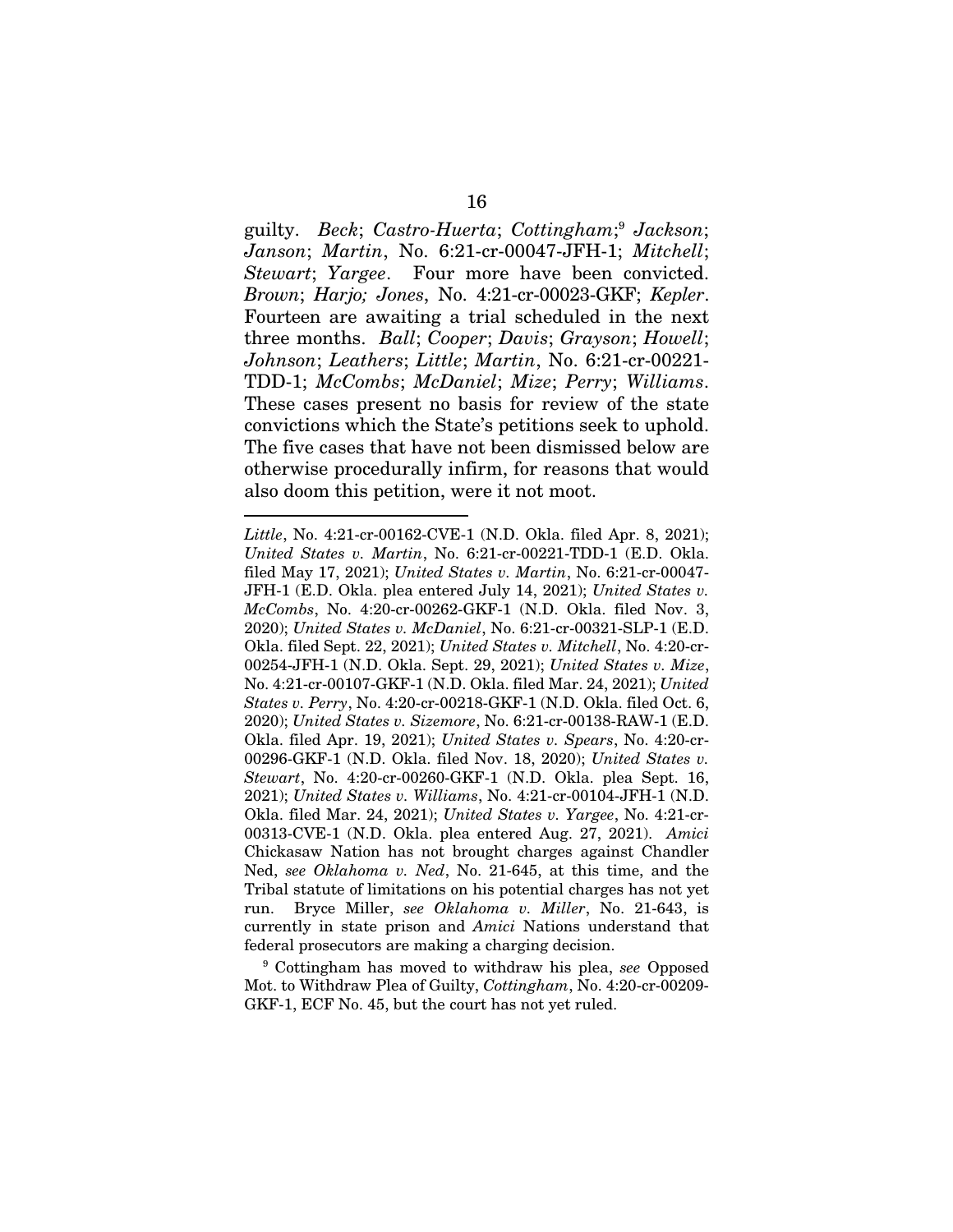#### III. THE STATE HAS WAIVED ITS CHAL-LENGES TO *McGIRT* IN THIS AND ITS OTHER PETITIONS.

Finally, the State's challenges to the application of the law to the facts of the Nations' Reservations cannot be litigated in the first instance in this Court, which is, after all, "one of final review, 'not of first view.'" *FCC v. Fox Television Stations, Inc.*, 556 U.S. 502, 529 (2009) (quoting *Cutter v. Wilkinson*, 544 U.S. 709, 718 n.7 (2005)). In the courts below, rather than arguing whether each Nation's Reservation still exists, the State never presented evidence of diminishment and typically said nothing. That was true here, as *amicus*  Cherokee Nation has explained in its brief, *see* Cherokee *Amicus* Br. at 13-14, and in other cases, *see, e.g.*, Chickasaw *Beck* Br. at 16-19; Choctaw *Sizemore* Br. at 17-21. By deploying this "tactic of passivity" in the state courts, *see* Pet'r's App. 49a, the State has waived any right to challenge the Reservations in its petitions to this Court.

The State itself has explained why its effort to reverse course should fail. Earlier this term, the State urged the Court to deny a petition from a state prisoner who cited *McGirt* to justify review of his state conviction. The State asserted that this Court cannot grant certiorari to consider the applicability of *McGirt* where "petitioner has never presented any court with the *McGirt* claim he advances for the first time here." Br. in Opp. to Pet. for Writ of Cert. at 6, *Christian v. Oklahoma*, No. 20-8335, https://bit.ly/3q8en94. As the State explained, "the longstanding practice of the Court is to refrain from considering a question not pressed or passed upon below," and "[s]trict refusal to consider claims not raised and addressed below furthers the interests of comity by allowing the states the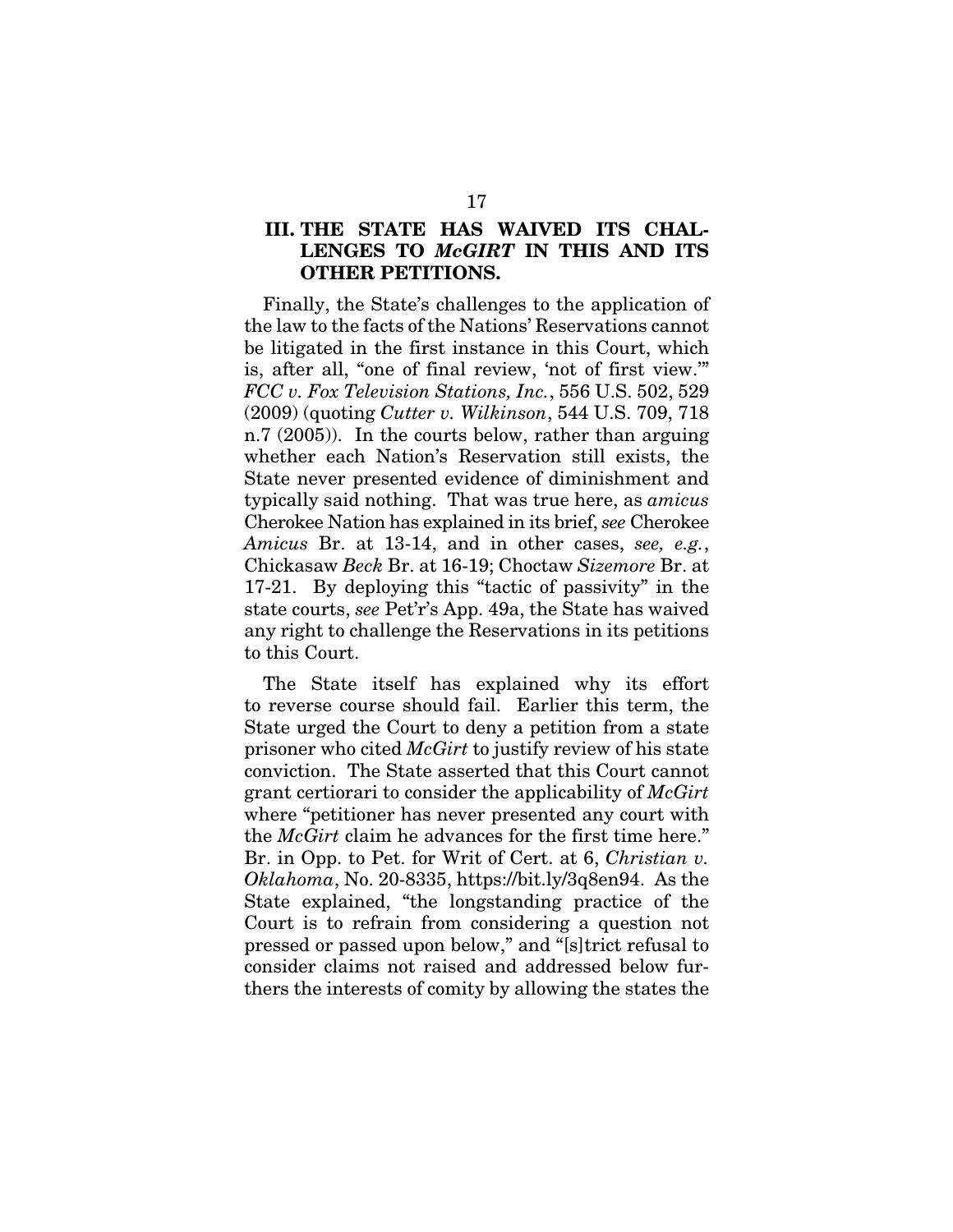first opportunity to address federal law concerns and resolve any potential questions on state-law grounds." Id. at 5. The Court accordingly denied certiorari. *Christian v. Oklahoma*, No. 20-8335, 2021 WL 4822686 (U.S. Oct. 18, 2021). This Court should do so here too, and in the State's other *McGirt* challenges, as the State consistently failed to litigate the existence of the Nations' Reservations in the state courts.

The State, in a tacit acknowledgment of its waivers, has in some recent cases attempted to walk them back. For instance, in *Ned v. State*, shortly after the former Attorney General left office, the State attempted to justify its decision not to challenge the Chickasaw Reservation in the state courts on the basis that "only the Supreme Court can overrule itself," and asserted that, by simply acknowledging it disagreed with *McGirt* and *Bosse*, it was preserving the right to challenge the existence of the Chickasaw Reservation elsewhere. *E.g.*, State's Br. Preserving [sic] Challenge to *McGirt* at 3-4, *Ned v. State*, Nos. CF-2020-23, CM-2020-45 (Okla. Dist. Ct. filed June 7, 2021), https://bit. ly/301IUdY ("State *Ned* Br."). Disagreement with *McGirt* is not a legal argument. That would require that the State show how its disagreement with *McGirt* would yield a different result in the case under consideration. Furthermore, the decisions recognizing the Cherokee, Chickasaw, Choctaw, and Seminole Reservations were made *by the OCCA*, after reviewing each tribe's unique history in light of *McGirt* and that case's application of bedrock diminishment caselaw. *See, e.g.*, *Bosse*, 2021 OK CR 3, ¶¶ 8-12, 484 P.3d at 289-91, *reaffirmed* 2021 OK CR 30, ¶ 12; *Sizemore*, 2021 OK CR 6, ¶¶ 10-16, 485 P.3d at 869-71. If the State wanted a court to re-evaluate the existence of those Reservations, it was obligated to make its arguments to the OCCA. Instead, it let the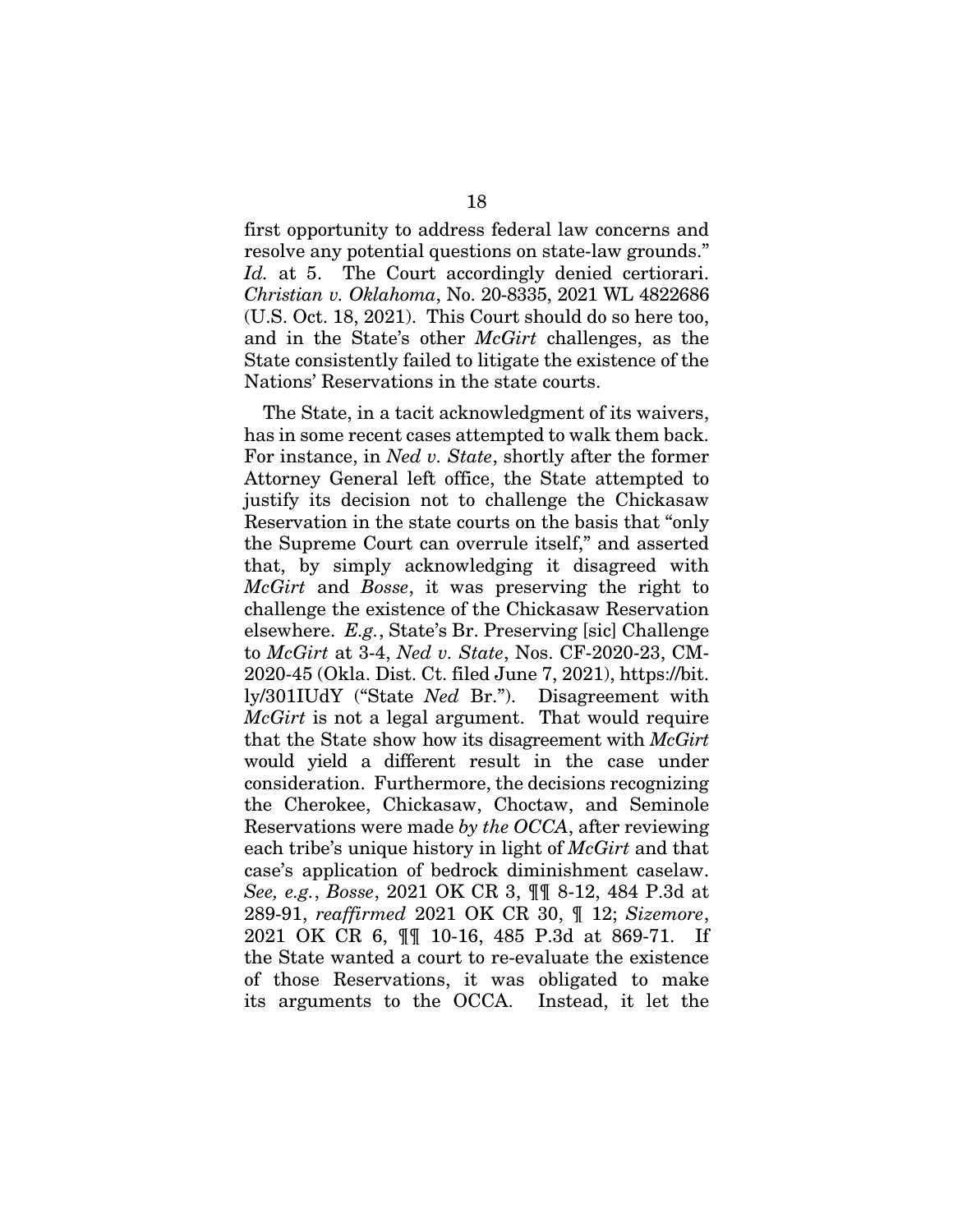opportunity slip by and, at most, simply told the OCCA it disagreed with that court's Reservation decisions and might ask the Supreme Court to reverse them. *See, e.g.*, State *Ned* Br. at 3-4. That presented the OCCA with no argument, and nothing to rule on. *See, e.g.*, *Ned v. State*, No. C-2020-789, slip op. at 4 n.2 (Okla. Crim. App. Aug. 5, 2021), https://bit.ly/3H 04ws7. Such weak efforts to turn back the clock must fail, both under the case law of this Court, *see*  Cherokee *Amicus* Br. at 13-14, and state law procedural bars, *see, e.g.*, *Bench v. State*, 2018 OK CR 31, ¶ 96, 431 P.3d 929, 958 (state law of waiver for failure to support argument before OCCA); *TRW/ Reda Pump v. Brewington*, 829 P.2d 15, 24-25 (Okla. 1992) (state law of waiver of arguments on appeal); *Pinkstaff v. State*, 488 P.2d 624 (Okla. Crim, App. 1971) (OCCA bound by district court findings of fact when appellant made no assignments of error or offered of proof); *Carris v. John R. Thomas & Assocs., P.C.*, 896 P.2d 522, 527-28 (Okla. 1995) (state law of defensive non-mutual collateral estoppel).

If more were needed, the State's effort to challenge *McGirt* here and elsewhere is also forfeited by its prior *affirmative acceptance* of the Chickasaw, Cherokee, Choctaw, and Creek Reservations in other cases. *See*  Suppl. Br. of Appellee After Remand at 4, *Ball v. State*, No. F-2020-54 (Okla. Crim. App. filed Apr. 26, 2021), https://bit.ly/3oXHjQG (State "stipulated that . . . the location of the crimes charged 'were within the boundaries of the Chickasaw Reservation,' and thus were within 'Indian Country'");10 *State v. Martin*, No. CF-

<sup>10</sup> The State noted in this brief in *Ball* that it believed *McGirt* and *Murphy* (but not *Bosse*) were wrongly decided but that they were binding on the lower courts, and provided no analysis of how its preferred approach would resolve the question of whether the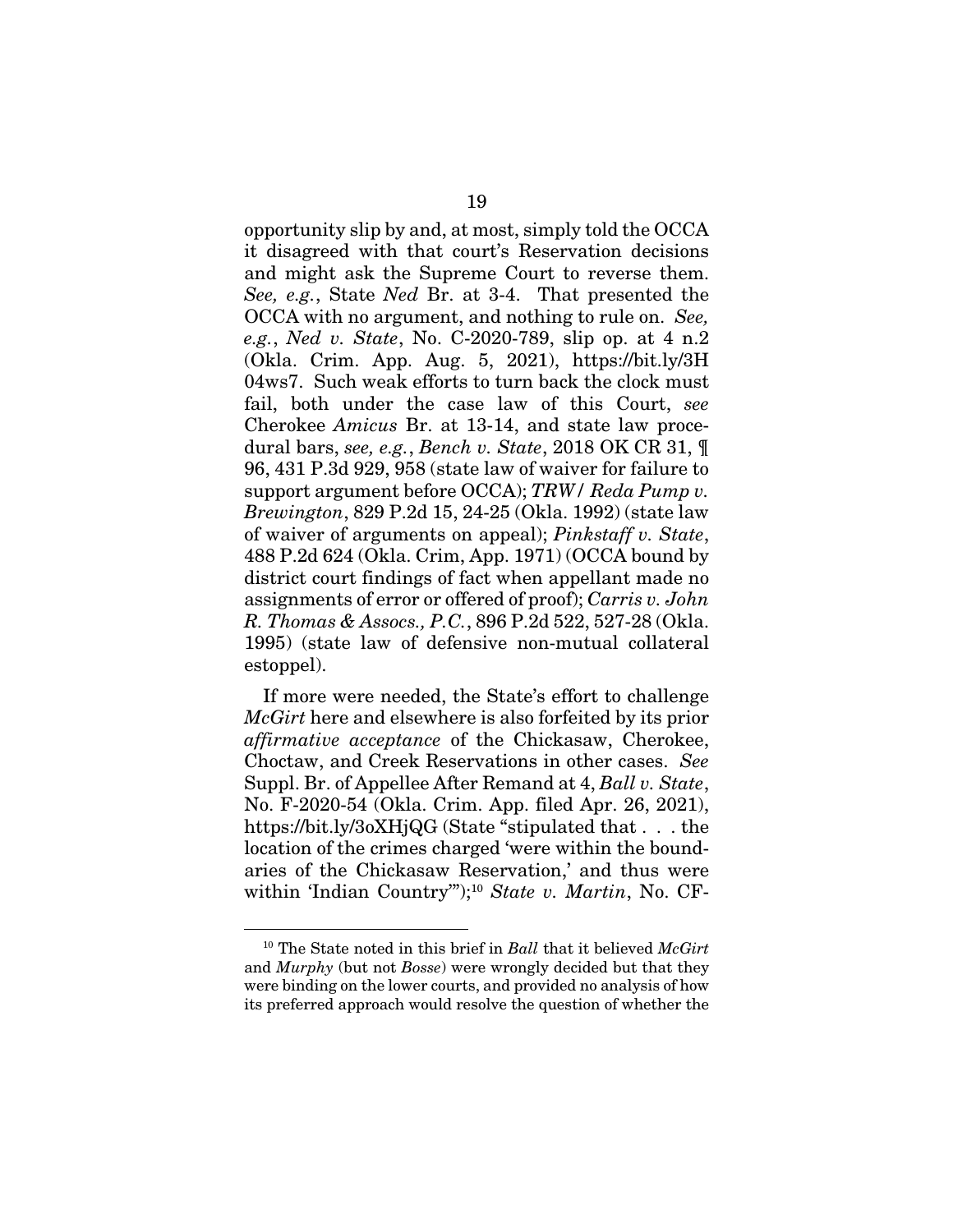2014-14, slip op. at 2 (Okla. Dist. Ct. Oct. 1, 2020) (accepting parties' stipulations that "the charged crimes occurred on the Creek Reservation"), https://bit.ly/3bN afD4; Suppl. Br. of Appellee after Remand at 3, *McDaniel v. State*, No. F-2017-0357 (Okla. Crim. App. filed Mar. 29, 2021) ("The State further accepts, in light of this Court's ruling in *Hogner v. State*,... that the crimes occurred within the boundaries of the Cherokee Nation Reservation."), https://bit.ly/3lM1 Wgz; State's Pre-Evidentiary Hr'g Br. at 2-3, *State v. Miller*, No. CF-2019-284 (Okla. Dist. Ct. filed May 20, 2021), https://bit.ly/31M6cW0 ("The State also acknowledges that the OCCA recently held in *Sizemore* . . . that Congress established a reservation for the Choctaw Nation . . . and never erased the boundaries and disestablished the Choctaw Nation Reservation" and asking the district court not to hold an evidentiary hearing);11 Stip. of Parties at 2, *State v. Sizemore*, No. CF-2016-593 (Okla. Dist. Ct. filed Oct. 14, 2020), https://bit.ly/3awX6gM (stipulating that if the District Court found that the Choctaw Nation's treaties "established a Reservation, and if the Court further concludes that Congress never explicitly erased those boundaries and disestablished that [Choctaw] Reservation, then" the crime in that case "occurred within Indian Country

Chickasaw Reservation exists. *Id.* at 4 n.2. It said nothing to avoid its stipulation that the Chickasaw Reservation exists. *See Christian Legal Soc'y v. Martinez*, 561 U.S. 661, 677 (2010) (a party who enters into a stipulation undertakes "to be bound by the factual stipulations it submits").

<sup>11</sup> The State in *Miller* noted that it believed *McGirt* was wrongly decided but that it was binding on the lower courts. *Id.* at 3. It provided no analysis to explain why the Choctaw Reservation would not exist if a different analysis were employed or why it could avoid its stipulation in *Sizemore* that the Choctaw Reservation exists.